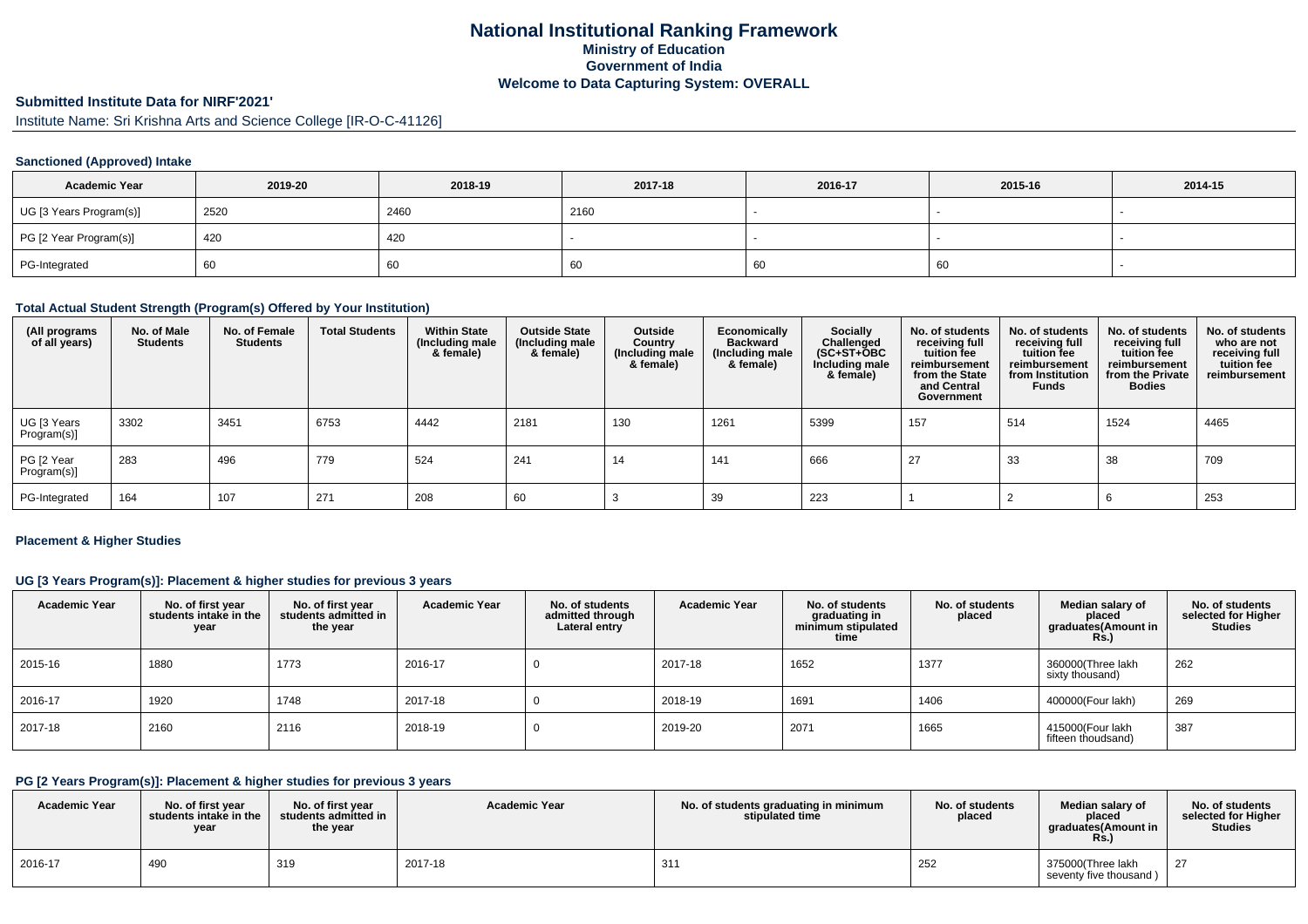| 2017-18 | 420 | $\sim$ $\sim$ $\sim$ | 2018-19 | 353 | 318 | 400000(Four lakh)                       | 29 |
|---------|-----|----------------------|---------|-----|-----|-----------------------------------------|----|
| 2018-19 | 420 | 394                  | 2019-20 | 389 | 342 | 415000 (Four lakh<br>fifteen thoudsand) | 31 |

### **PG-Integrated [5 Years Program(s)]: Placement & higher studies for previous 3 years**

| <b>Academic Year</b> | No. of first year<br>students intake in the<br>year | No. of first vear<br>students admitted in<br>the year | <b>Academic Year</b> | No. of students graduating in minimum<br>stipulated time | No. of students<br>placed | Median salary of<br>placed<br>graduates(Amount in<br><b>Rs.)</b> | No. of students<br>selected for Higher<br><b>Studies</b> |
|----------------------|-----------------------------------------------------|-------------------------------------------------------|----------------------|----------------------------------------------------------|---------------------------|------------------------------------------------------------------|----------------------------------------------------------|
| 2013-14              | 60                                                  | 57                                                    | 2017-18              | 52                                                       | 49                        | 375000(Three lakh<br>seventy five)                               |                                                          |
| 2014-15              | 60                                                  | 58                                                    | 2018-19              | 52                                                       | 50                        | 400000(Four lakh)                                                |                                                          |
| 2015-16              | 60                                                  | 53                                                    | 2019-20              | 50                                                       | 45                        | 415000(Four lakh<br>fifteen thoudsand)                           |                                                          |

#### **Ph.D Student Details**

| Ph.D (Student pursuing doctoral program till 2019-20 Students admitted in the academic year 2020-21 should not be entered here.) |                                                            |         |         |  |  |  |
|----------------------------------------------------------------------------------------------------------------------------------|------------------------------------------------------------|---------|---------|--|--|--|
|                                                                                                                                  | <b>Total Students</b>                                      |         |         |  |  |  |
| Full Time                                                                                                                        |                                                            | 19      |         |  |  |  |
| Part Time                                                                                                                        |                                                            | 29      |         |  |  |  |
|                                                                                                                                  | No. of Ph.D students graduated (including Integrated Ph.D) |         |         |  |  |  |
|                                                                                                                                  | 2019-20                                                    | 2018-19 | 2017-18 |  |  |  |
| Full Time                                                                                                                        |                                                            |         |         |  |  |  |
| Part Time                                                                                                                        |                                                            |         |         |  |  |  |

## **Financial Resources: Utilised Amount for the Capital expenditure for previous 3 years**

| <b>Academic Year</b>                                                                            | 2019-20                                                                      | 2018-19                                                                                              | 2017-18                                                                      |
|-------------------------------------------------------------------------------------------------|------------------------------------------------------------------------------|------------------------------------------------------------------------------------------------------|------------------------------------------------------------------------------|
|                                                                                                 | <b>Utilised Amount</b>                                                       | <b>Utilised Amount</b>                                                                               | <b>Utilised Amount</b>                                                       |
|                                                                                                 |                                                                              | Annual Capital Expenditure on Academic Activities and Resources (excluding expenditure on buildings) |                                                                              |
| Library                                                                                         | 7095575 (Seventy lakh ninety five thousand five hundred and<br>seventy five) | 6795398 (Sixty seven lakh ninety five thousand three hundred<br>and ninety eight)                    | 5652848 (Fifty six lakh fifty two thousand eight hundred and<br>forty eight) |
| New Equipment for Laboratories                                                                  | 9846350 (Ninety eight lakh forty six thousand three hundred<br>and fifty)    | 9221560 (Ninety two lakh twenty one thousand five hundred<br>and sixty)                              | 6727300 (Sixty seven lakh twenty seven thousand three<br>hundred)            |
| <b>Engineering Workshops</b>                                                                    | $0$ (zero)                                                                   | $0$ (zero)                                                                                           | $0$ (zero)                                                                   |
| Other expenditure on creation of Capital Assets (excluding<br>expenditure on Land and Building) | 34609250 (Three crore forty six lakh Nine thousand two<br>hundred and fifty) | 31639152 (Three crore sixteen lakh thirty nine thousand one<br>hundred and fifty two)                | 30607813 (Three crore six lakh seven thousand eight hundred<br>and thirteen) |

## **Financial Resources: Utilised Amount for the Operational expenditure for previous 3 years**

| <b>Academic Year</b>                  | 2019-20                | 2018-19                | 2017-18                |  |  |  |
|---------------------------------------|------------------------|------------------------|------------------------|--|--|--|
|                                       | <b>Utilised Amount</b> | <b>Utilised Amount</b> | <b>Utilised Amount</b> |  |  |  |
| <b>Annual Operational Expenditure</b> |                        |                        |                        |  |  |  |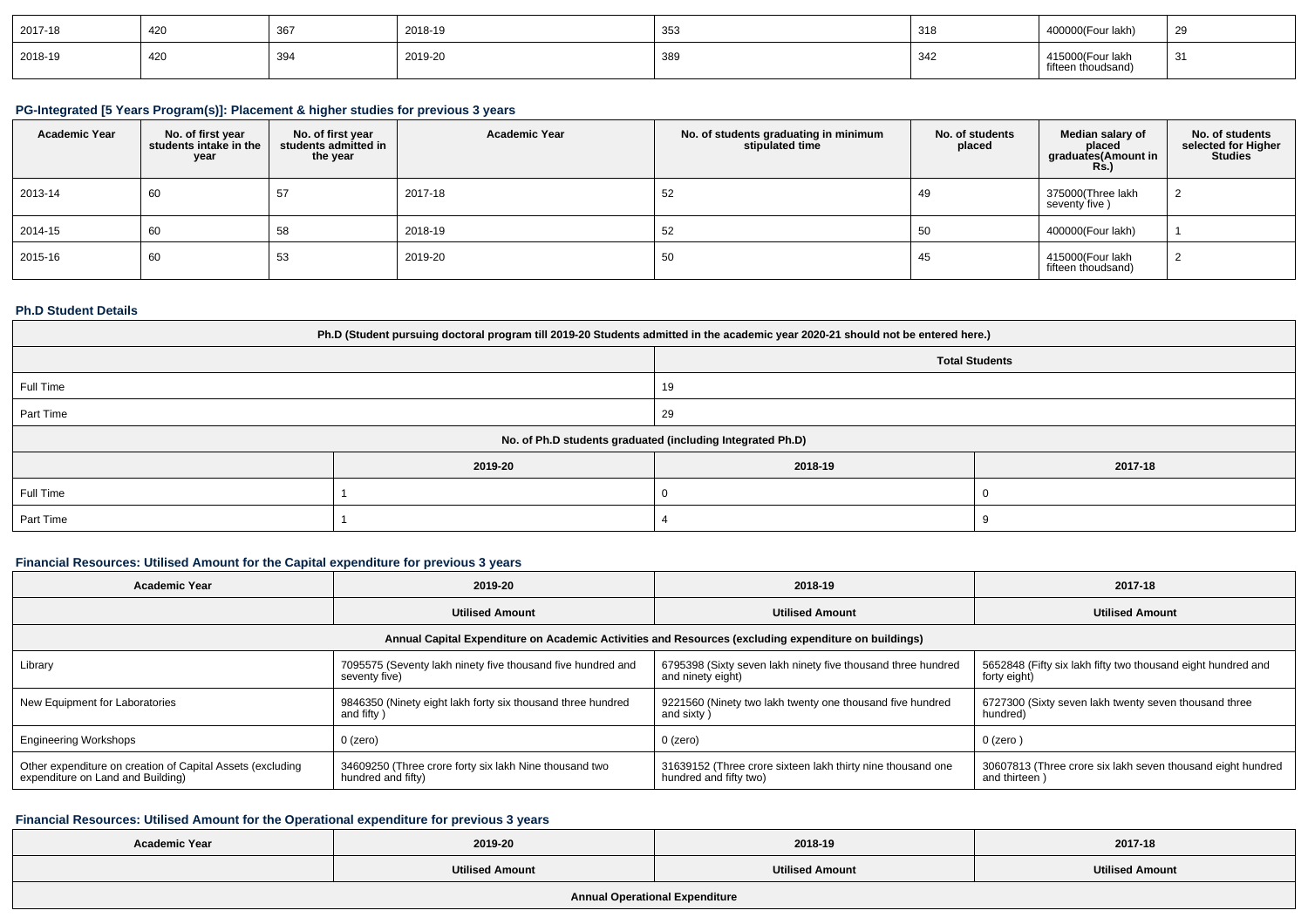| Salaries (Teaching and Non Teaching staff)                                                                                                                                                      | 335512594 (Thirty three crore fifty five lakh twelve thousand                        | 262798355 (Twenty six crore twenty seven lakh ninety eight                               | 207965526 (Twenty crore seventy nine lakh sixty five thousand                  |
|-------------------------------------------------------------------------------------------------------------------------------------------------------------------------------------------------|--------------------------------------------------------------------------------------|------------------------------------------------------------------------------------------|--------------------------------------------------------------------------------|
|                                                                                                                                                                                                 | five hundred and ninety four)                                                        | thousand three hundred and fifty five)                                                   | five hundred and twenty six)                                                   |
| Maintenance of Academic Infrastructure or consumables and<br>other running expenditures (excluding maintenance of hostels<br>and allied services, rent of the building, depreciation cost, etc) | 79627502 (Seven crore ninety six lakh twenty seven thousand<br>five hundred and two) | 62996965 (Six crore twenty nine lakh ninety six thousand nine<br>hundred and sixty five) | 41974073 (Four crore nineteen lakh seventy four thousand and<br>seventy three) |
| Seminars/Conferences/Workshops                                                                                                                                                                  | 18908492 (One crore eighty nine lakh eight thousand four                             | 18696475 (One crore eighty six lakh ninety six thousand four                             | 14451220 (One crore forty four lakh fifty one thousand two                     |
|                                                                                                                                                                                                 | hundred and ninety two)                                                              | hundred and seventy five)                                                                | hundred and twenty)                                                            |

#### **IPR**

| Calendar year            | 2019 | 2018 | 2017 |
|--------------------------|------|------|------|
| No. of Patents Published |      |      |      |
| No. of Patents Granted   |      |      |      |

# **Sponsored Research Details**

| <b>Financial Year</b>                    | 2019-20                             | 2018-19                            | 2017-18                        |
|------------------------------------------|-------------------------------------|------------------------------------|--------------------------------|
| Total no. of Sponsored Projects          |                                     |                                    |                                |
| Total no. of Funding Agencies            |                                     |                                    |                                |
| Total Amount Received (Amount in Rupees) | 5955000                             | 4626000                            | 175000                         |
| Amount Received in Words                 | Fifty nine lakh fifty five thousand | Forty six lakh twenty six thousand | One lakh seventy five thousand |

# **Consultancy Project Details**

| <b>Financial Year</b>                    | 2019-20                              | 2018-19                             | 2017-18                                                 |  |  |
|------------------------------------------|--------------------------------------|-------------------------------------|---------------------------------------------------------|--|--|
| Total no. of Consultancy Projects        | -31                                  | ∠⊌                                  | 29                                                      |  |  |
| Total no. of Client Organizations        | 16                                   |                                     | 27                                                      |  |  |
| Total Amount Received (Amount in Rupees) | 7264000                              | 6945000                             | 6727500                                                 |  |  |
| Amount Received in Words                 | Seventy two lakh sixty four thousand | Sixty nine lakh forty five thousand | Sixty seven lakh twenty seven thousand and five hundred |  |  |

# **Executive Development Program/Management Development Programs**

| <b>Financial Year</b>                                                            | 2019-20         | 2018-19        | 2017-18 |  |  |
|----------------------------------------------------------------------------------|-----------------|----------------|---------|--|--|
| Total no. of Executive Development Programs/ Management<br>Development Programs  |                 |                |         |  |  |
| Total no. of Participants                                                        |                 |                |         |  |  |
| Total Annual Earnings (Amount in Rupees)(Excluding Lodging<br>& Boarding Charges | 80000           | 60000          |         |  |  |
| Total Annual Earnings in Words                                                   | Eighty thousand | Sixty thousand | Zero    |  |  |

# **PCS Facilities: Facilities of physically challenged students**

| 1. Do your institution buildings have Lifts/Ramps?                                                                                                        | Yes, more than 80% of the buildings |
|-----------------------------------------------------------------------------------------------------------------------------------------------------------|-------------------------------------|
| 2. Do your institution have provision for walking aids, includingwheelchairs and transportation from one building to another for<br>handicapped students? | 'Yes                                |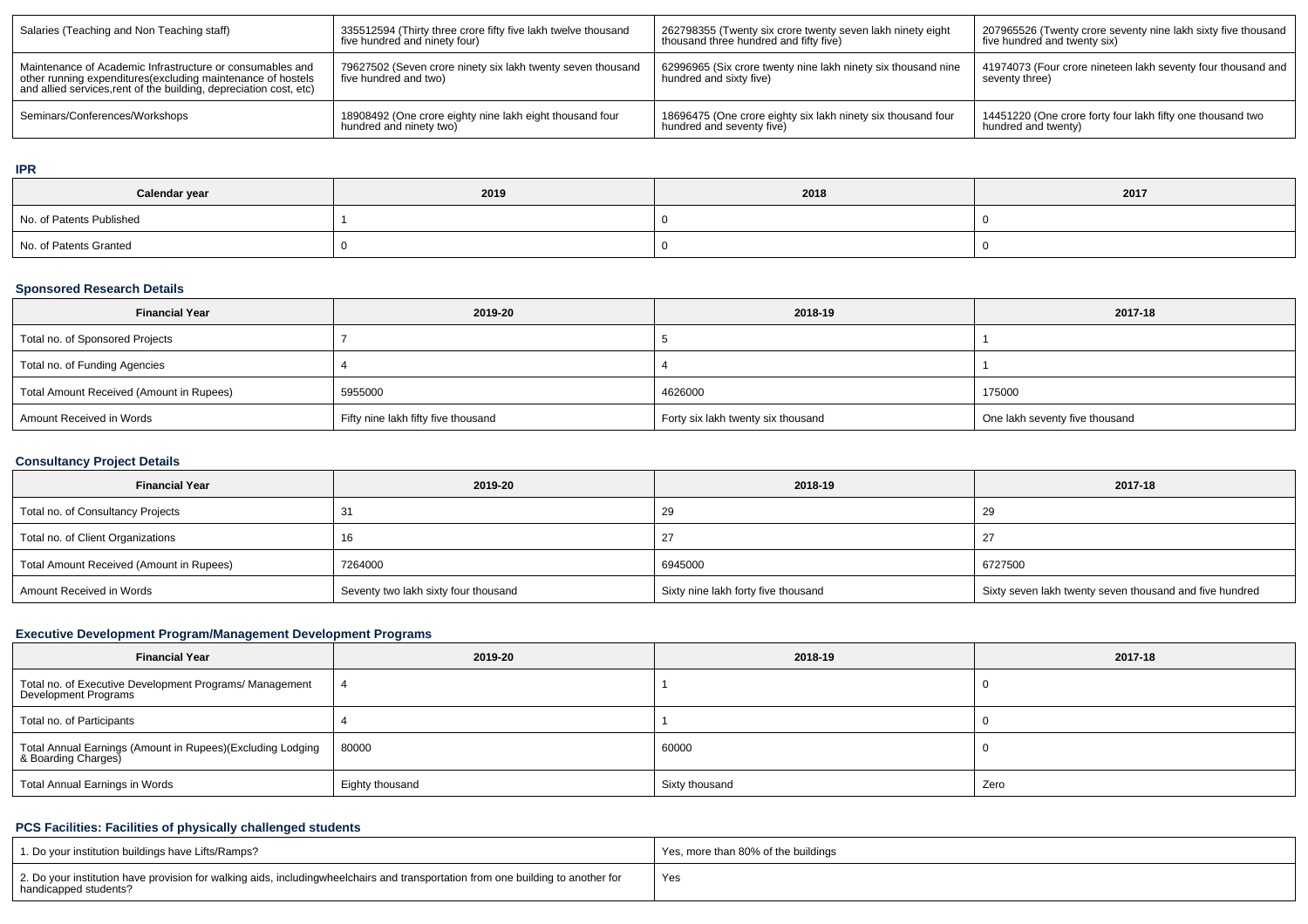| $\sim$<br>ned toilets for handicapped s<br>students'<br>$\mathbf{r}$<br>on buik<br>oldried tollets for <b>P</b><br>us nave | ۷a<br>$\sim$<br>- fhan 80 |
|----------------------------------------------------------------------------------------------------------------------------|---------------------------|
|                                                                                                                            |                           |

## **Accreditation**

#### **NBA Accreditation**

| 1 NBA Accr<br>1. Does vour institute have a valid<br>.ccreditation? | יע |
|---------------------------------------------------------------------|----|
|---------------------------------------------------------------------|----|

#### **NAAC Accreditation**

| 1. Does your institute have a valid NAAC Accreditation? |            | <b>YES</b>                |      |  |  |  |
|---------------------------------------------------------|------------|---------------------------|------|--|--|--|
| <b>Valid from</b>                                       |            | <b>CGPA</b><br>Valid upto |      |  |  |  |
| 19-01-2016                                              | 19-01-2021 |                           | 3.26 |  |  |  |

# **Faculty Details**

| Srno            | Name            | Age | Designation            | Gender | Qualification | Experience (In<br>Months) | Is Associated<br>Last Year | <b>Currently</b><br>working with<br>institution? | <b>Joining Date</b> | <b>Leaving Date</b>      | <b>Association type</b> |
|-----------------|-----------------|-----|------------------------|--------|---------------|---------------------------|----------------------------|--------------------------------------------------|---------------------|--------------------------|-------------------------|
| $\overline{1}$  | Anupriya R      | 26  | Assistant<br>Professor | Female | M. Phil       | 36                        | No                         | Yes                                              | 15-07-2020          | --                       | Regular                 |
| $\overline{2}$  | <b>CHITRA S</b> | 31  | Assistant<br>Professor | Female | M. Phil       | 63                        | Yes                        | Yes                                              | 16-05-2019          | $\overline{\phantom{a}}$ | Regular                 |
| $\mathbf{3}$    | Janaranjani M   | 28  | Assistant<br>Professor | Female | M.COM         | 62                        | No                         | Yes                                              | 16-11-2020          | Ξ.                       | Regular                 |
| $\overline{4}$  | Jawahar S       | 34  | Associate<br>Professor | Male   | Ph.D          | 127                       | Yes                        | Yes                                              | 15-05-2019          | Ξ.                       | Regular                 |
| $5\phantom{.0}$ | Jelsteen J      | 40  | Assistant<br>Professor | Male   | M. Phil       | 206                       | Yes                        | Yes                                              | 27-07-2018          | --                       | Regular                 |
| 6               | Joy Suganya B   | 38  | Associate<br>Professor | Female | Ph.D          | 109                       | Yes                        | Yes                                              | 15-05-2019          | Ξ.                       | Regular                 |
| $\overline{7}$  | Kalpana Devi M  | 23  | Assistant<br>Professor | Female | <b>NET</b>    | 6                         | No                         | Yes                                              | 28-10-2020          | Ξ.                       | Regular                 |
| 8               | Kaushik S       | 42  | Assistant<br>Professor | Male   | M. Phil       | 251                       | Yes                        | No                                               | 03-06-2019          | 30-06-2020               | Regular                 |
| 9               | Krishnendu S    | 24  | Assistant<br>Professor | Female | <b>NET</b>    | 12                        | No                         | Yes                                              | 16-11-2020          | --                       | Regular                 |
| 10              | Mubeen Banu K   | 39  | Associate<br>Professor | Female | Ph.D          | 81                        | Yes                        | Yes                                              | 15-05-2019          | Ξ.                       | Regular                 |
| 11              | Nandhini R      | 27  | Assistant<br>Professor | Female | M.A           | 51                        | Yes                        | Yes                                              | 05-01-2017          | --                       | Regular                 |
| 12              | Priya M         | 42  | Associate<br>Professor | Female | Ph.D          | 195                       | Yes                        | Yes                                              | 15-05-2019          | Ξ.                       | Regular                 |
| 13              | RADHA B         | 39  | Professor              | Female | Ph.D          | 195                       | Yes                        | Yes                                              | 01-06-2018          | Ξ.                       | Regular                 |
| 14              | Rajesh M        | 33  | Assistant<br>Professor | Male   | <b>MBA</b>    | 123                       | Yes                        | Yes                                              | 02-05-2018          | --                       | Regular                 |
| 15              | Seethalakshmy A | 42  | Associate<br>Professor | Female | Ph.D          | 181                       | No                         | Yes                                              | 29-10-2020          | --                       | Regular                 |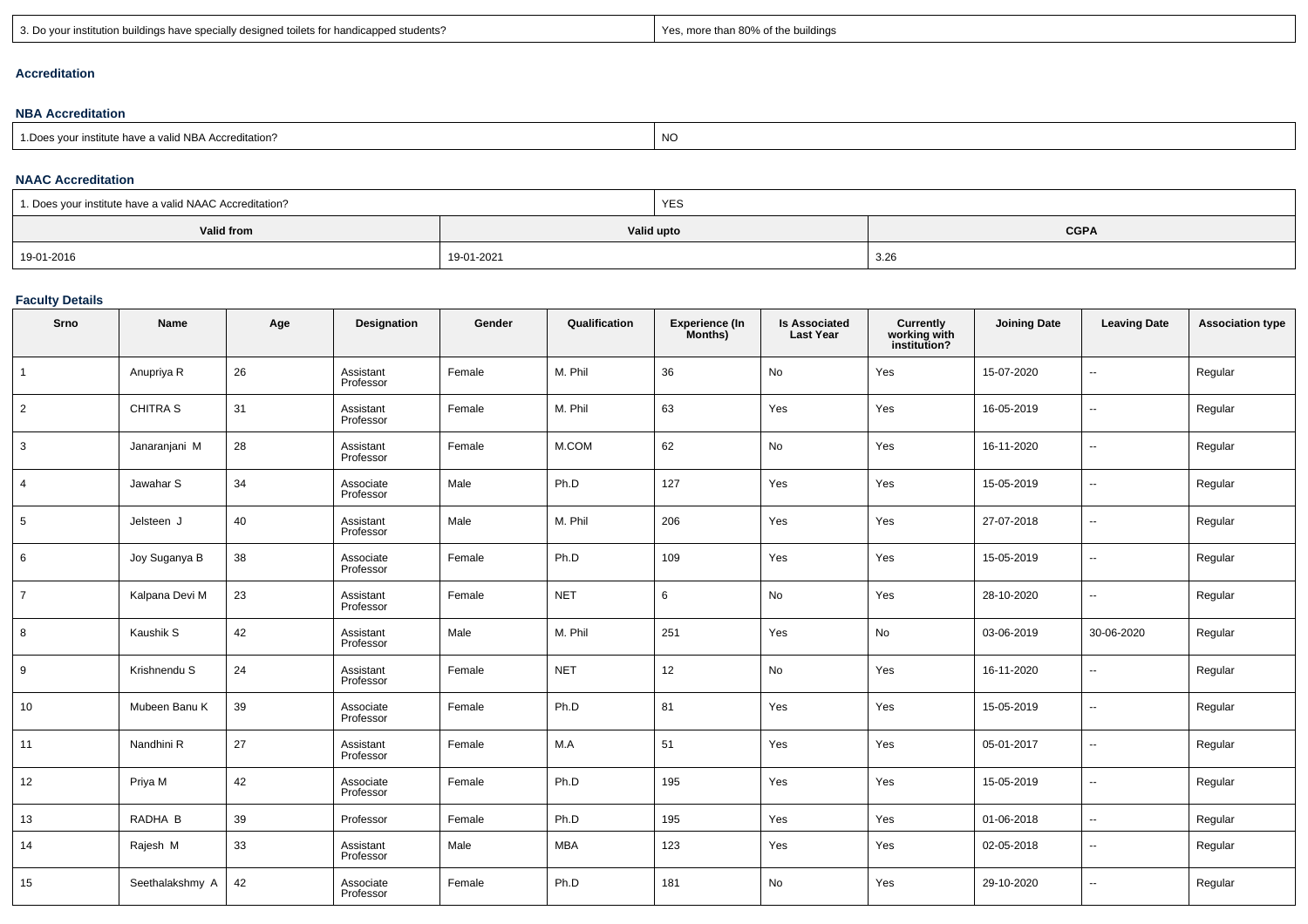| 16 | Vijayashree R             | 36 | Associate<br>Professor | Female | Ph.D        | 110    | Yes | Yes | 15-05-2019 | $\overline{\phantom{a}}$ | Regular |
|----|---------------------------|----|------------------------|--------|-------------|--------|-----|-----|------------|--------------------------|---------|
| 17 | Aardhra<br>Vasudevan      | 32 | Assistant<br>Professor | Female | M.COM       | 110    | Yes | No  | 01-06-2015 | 26-06-2020               | Regular |
| 18 | Aarthi Agnihothri V       | 45 | Professor              | Female | Ph.D        | 241    | Yes | Yes | 08-07-2019 | $\sim$                   | Regular |
| 19 | Aarthi Rashmi B           | 44 | Assistant<br>Professor | Female | M.Sc.       | 228    | Yes | Yes | 09-07-2009 | $\overline{\phantom{a}}$ | Regular |
| 20 | Aarthy S                  | 30 | Assistant<br>Professor | Female | <b>SLET</b> | 58     | Yes | Yes | 10-05-2018 | $\overline{\phantom{a}}$ | Regular |
| 21 | ABARNA G                  | 25 | Assistant<br>Professor | Female | M.Sc.       | 39     | Yes | Yes | 21-05-2018 | $\overline{\phantom{a}}$ | Regular |
| 22 | Abdul Faiz A              | 28 | Assistant<br>Professor | Male   | M. Phil     | 87     | Yes | Yes | 10-06-2016 | $\overline{\phantom{a}}$ | Regular |
| 23 | Abirami N                 | 47 | Assistant<br>Professor | Female | M. Phil     | 256    | Yes | Yes | 07-05-2018 | $\overline{\phantom{a}}$ | Regular |
| 24 | Adalarasu B               | 44 | Professor              | Male   | Ph.D        | 219    | Yes | No  | 15-05-2019 | 30-06-2020               | Regular |
| 25 | AISWARYA BABU<br>N        | 24 | Assistant<br>Professor | Female | <b>NET</b>  | 15     | Yes | Yes | 08-05-2019 | $\overline{\phantom{a}}$ | Regular |
| 26 | Ajitha N                  | 29 | Assistant<br>Professor | Female | <b>MCA</b>  | 62     | Yes | Yes | 07-07-2015 | $\overline{\phantom{a}}$ | Regular |
| 27 | Akhila S                  | 30 | Assistant<br>Professor | Female | M. Phil     | 66     | Yes | Yes | 01-06-2015 | $\overline{\phantom{a}}$ | Regular |
| 28 | Akila R                   | 30 | Assistant<br>Professor | Female | <b>MCA</b>  | 76     | Yes | Yes | 26-05-2014 | $\overline{\phantom{a}}$ | Regular |
| 29 | Alagarsamy A              | 49 | Professor              | Male   | Ph.D        | 339    | Yes | Yes | 01-06-2007 | $\overline{\phantom{a}}$ | Regular |
| 30 | Amanda Maria D<br>Rosario | 27 | Assistant<br>Professor | Female | M. Phil     | 26     | Yes | No  | 09-05-2018 | 24-06-2020               | Regular |
| 31 | <b>AMBIGA V</b>           | 34 | Assistant<br>Professor | Female | M. Phil     | 121    | Yes | Yes | 13-06-2018 | $\sim$                   | Regular |
| 32 | Ambika S                  | 37 | Assistant<br>Professor | Female | Ph.D        | 135    | Yes | Yes | 13-06-2016 | $\overline{\phantom{a}}$ | Regular |
| 33 | Amudha <sub>S</sub>       | 43 | Assistant<br>Professor | Female | M. Phil     | 212    | Yes | Yes | 28-11-2016 | $\overline{\phantom{a}}$ | Regular |
| 34 | Amutha P V                | 38 | Associate<br>Professor | Female | Ph.D        | 153    | Yes | Yes | 04-06-2014 | $\overline{\phantom{a}}$ | Regular |
| 35 | Anbumalar S               | 46 | Professor              | Female | Ph.D        | 246    | Yes | Yes | 05-06-2007 | $\sim$                   | Regular |
| 36 | Ancy Simi N A             | 29 | Assistant<br>Professor | Female | M.COM       | 78     | Yes | Yes | 23-05-2016 | $\overline{\phantom{a}}$ | Regular |
| 37 | Andreah D<br>Rosario      | 25 | Assistant<br>Professor | Female | M. Phil     | $37\,$ | Yes | Yes | 09-07-2018 | $\overline{\phantom{a}}$ | Regular |
| 38 | Angelin Felcia W          | 23 | Assistant<br>Professor | Female | M.COM       | 14     | Yes | Yes | 15-05-2019 | $\overline{\phantom{a}}$ | Regular |
| 39 | Angelin Prema A<br>S      | 27 | Assistant<br>Professor | Female | M. Phil     | 15     | Yes | Yes | 15-05-2019 | $\overline{\phantom{a}}$ | Regular |
| 40 | Anita Sofia V S           | 41 | Professor              | Female | Ph.D        | 229    | Yes | No  | 18-06-2018 | 23-01-2021               | Regular |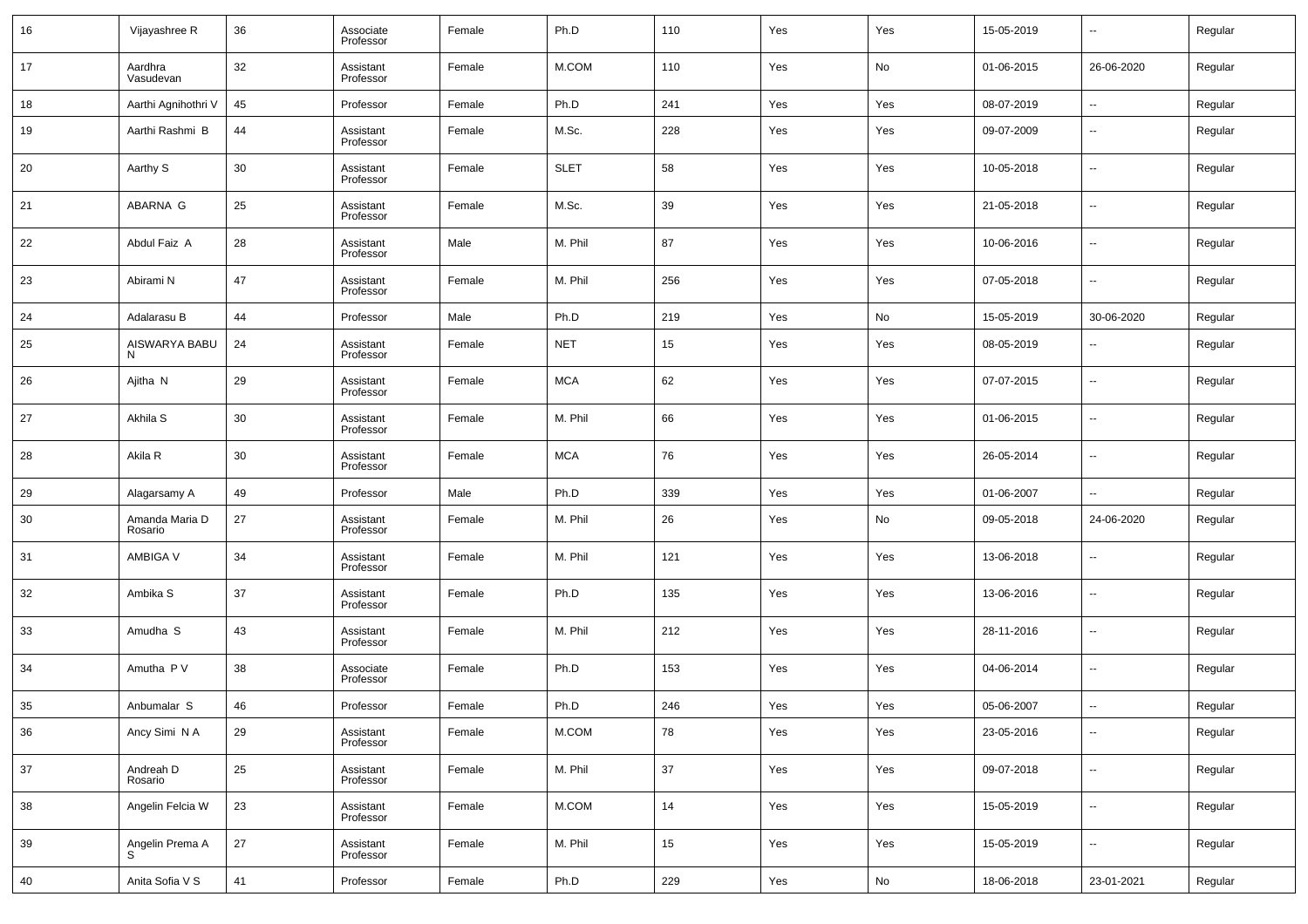| 41 | Anitha<br>Priyadarshini           | 41 | Assistant<br>Professor                              | Female | <b>MCA</b> | 168 | Yes | Yes | 08-12-2014 | $\sim$                   | Regular |
|----|-----------------------------------|----|-----------------------------------------------------|--------|------------|-----|-----|-----|------------|--------------------------|---------|
| 42 | Anitha R                          | 34 | Assistant<br>Professor                              | Female | M.Sc.      | 54  | No  | Yes | 14-08-2020 | $\sim$                   | Regular |
| 43 | Anitha <sub>S</sub>               | 48 | Associate<br>Professor                              | Female | Ph.D       | 216 | No  | Yes | 14-07-2020 | $\sim$                   | Regular |
| 44 | Annamuthu P                       | 40 | Assistant<br>Professor                              | Female | Ph.D       | 84  | Yes | Yes | 15-05-2019 | $\sim$                   | Regular |
| 45 | Antony Prabha A                   | 34 | Assistant<br>Professor                              | Female | M. Phil    | 86  | Yes | Yes | 28-05-2018 | $\sim$                   | Regular |
| 46 | Anuja A V                         | 30 | Assistant<br>Professor                              | Female | M. Phil    | 56  | Yes | Yes | 15-05-2019 | $\sim$                   | Regular |
| 47 | Anuja Beatrice B                  | 44 | Professor                                           | Female | Ph.D       | 237 | Yes | Yes | 20-06-2018 | ц,                       | Regular |
| 48 | Anusha T                          | 22 | Assistant<br>Professor                              | Female | M.Sc.      | 14  | Yes | No  | 06-06-2019 | 10-06-2020               | Regular |
| 49 | Anusuya B                         | 28 | Assistant<br>Professor                              | Female | M. Phil    | 42  | No  | Yes | 18-08-2020 | $\overline{\phantom{a}}$ | Regular |
| 50 | Arjunraj G                        | 36 | Assistant<br>Professor                              | Male   | <b>MBA</b> | 150 | Yes | Yes | 19-11-2010 | $\sim$                   | Regular |
| 51 | Arthi Jone I                      | 28 | Assistant<br>Professor                              | Female | M.COM      | 50  | Yes | Yes | 23-05-2016 | $\sim$                   | Regular |
| 52 | Arun Prasad C M                   | 26 | Assistant<br>Professor                              | Male   | M.COM      | 50  | Yes | No  | 23-05-2016 | 18-06-2020               | Regular |
| 53 | Aruna A                           | 26 | Assistant<br>Professor                              | Female | M.COM      | 49  | Yes | No  | 11-06-2016 | 23-06-2020               | Regular |
| 54 | Arunprakash A                     | 28 | Assistant<br>Professor                              | Male   | Ph.D       | 14  | Yes | No  | 03-06-2019 | 19-06-2020               | Regular |
| 55 | Arvind S                          | 26 | Assistant<br>Professor                              | Male   | <b>NET</b> | 24  | Yes | Yes | 17-07-2019 | $\overline{\phantom{a}}$ | Regular |
| 56 | Asha S                            | 37 | Assistant<br>Professor                              | Female | Ph.D       | 137 | Yes | No  | 25-05-2015 | 19-06-2020               | Regular |
| 57 | Aswathi P                         | 30 | Assistant<br>Professor                              | Female | M.Sc.      | 76  | Yes | No  | 15-06-2016 | 19-10-2020               | Regular |
| 58 | Aswathi A R                       | 27 | Assistant<br>Professor                              | Female | M. Phil    | 14  | Yes | No  | 15-05-2019 | 16-06-2020               | Regular |
| 59 | Athilakshmi R                     | 45 | Professor                                           | Female | Ph.D       | 217 | Yes | No  | 15-05-2019 | 08-07-2020               | Regular |
| 60 | BABY SHAKILA P   45               |    | Dean / Principal /<br>Director / Vice<br>Chancellor | Female | Ph.D       | 273 | Yes | Yes | 28-12-2017 | $\overline{\phantom{a}}$ | Regular |
| 61 | Balaji C                          | 35 | Assistant<br>Professor                              | Male   | <b>MCA</b> | 147 | Yes | Yes | 11-06-2016 | $\sim$                   | Regular |
| 62 | Balaji S                          | 38 | Assistant<br>Professor                              | Male   | M. Phil    | 187 | Yes | Yes | 04-05-2018 | $\sim$                   | Regular |
| 63 | <b>BALAJI</b><br><b>VISWANATH</b> | 30 | Associate<br>Professor                              | Male   | Ph.D       | 82  | Yes | No  | 22-05-2017 | 29-12-2020               | Regular |
| 64 | Balakrishnan C                    | 48 | Professor                                           | Male   | Ph.D       | 255 | Yes | No  | 28-05-2018 | 12-06-2020               | Regular |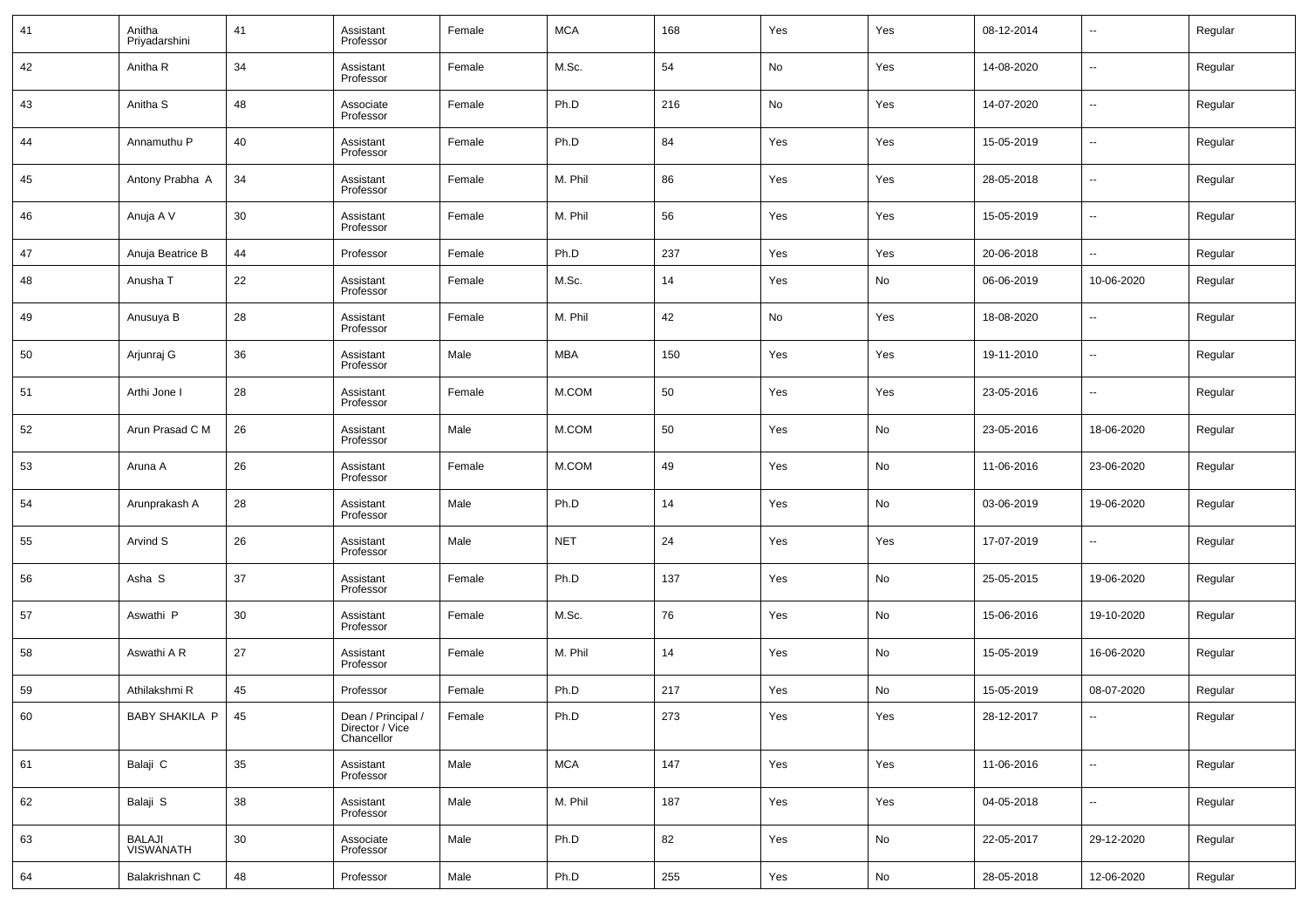| 65 | <b>BANU SREE P</b>           | 27 | Assistant<br>Professor | Female | M.Sc.      | 50     | Yes                          | No  | 23-05-2016 | 26-06-2020               | Regular |
|----|------------------------------|----|------------------------|--------|------------|--------|------------------------------|-----|------------|--------------------------|---------|
| 66 | Benazir T S                  | 33 | Associate<br>Professor | Female | Ph.D       | 96     | Yes                          | Yes | 15-05-2019 | $\overline{\phantom{a}}$ | Regular |
| 67 | <b>BHARATH N</b>             | 27 | Assistant<br>Professor | Male   | M.Sc.      | 39     | Yes                          | Yes | 09-05-2018 | $\overline{\phantom{a}}$ | Regular |
| 68 | Bhuvaneshwari M              | 33 | Assistant<br>Professor | Female | M. Phil    | 97     | Yes                          | Yes | 06-06-2013 | $\overline{\phantom{a}}$ | Regular |
| 69 | Bhuvaneswari M               | 35 | Assistant<br>Professor | Female | M. Phil    | 110    | No                           | Yes | 11-08-2020 | $\overline{\phantom{a}}$ | Regular |
| 70 | Boobathi C                   | 44 | Assistant<br>Professor | Male   | M. Phil    | 228    | Yes                          | Yes | 26-06-2013 | $\overline{\phantom{a}}$ | Regular |
| 71 | Brinda Kalyani P R           | 51 | Professor              | Female | Ph.D       | 307    | No                           | Yes | 11-11-2020 | $\overline{\phantom{a}}$ | Regular |
| 72 | Brindha D                    | 26 | Assistant<br>Professor | Female | M.A        | 39     | Yes                          | Yes | 07-05-2018 | $\overline{\phantom{a}}$ | Regular |
| 73 | Brindha G                    | 30 | Assistant<br>Professor | Female | Ph.D       | 111    | Yes                          | Yes | 19-06-2013 | $\overline{\phantom{a}}$ | Regular |
| 74 | <b>BUVANEAWARI R</b>         | 45 | Professor              | Female | Ph.D       | 199    | Yes                          | Yes | 15-05-2019 | $\overline{\phantom{a}}$ | Regular |
| 75 | Caroline Mary A              | 30 | Assistant<br>Professor | Female | <b>NET</b> | 80     | Yes                          | Yes | 08-12-2014 | $\overline{\phantom{a}}$ | Regular |
| 76 | Catherine Arputha<br>Divya X | 29 | Assistant<br>Professor | Female | M.COM      | 60     | Yes                          | Yes | 13-06-2016 | $\overline{\phantom{a}}$ | Regular |
| 77 | Chandra Devi P               | 36 | Assistant<br>Professor | Female | M. Phil    | 108    | Yes                          | Yes | 07-06-2016 | $\overline{\phantom{a}}$ | Regular |
| 78 | Chandrasekar A               | 31 | Assistant<br>Professor | Male   | <b>NET</b> | 88     | Yes                          | Yes | 03-06-2013 | $\overline{\phantom{a}}$ | Regular |
| 79 | Chitralekha S                | 27 | Assistant<br>Professor | Female | <b>MBA</b> | 50     | Yes                          | Yes | 28-11-2016 | $\overline{\phantom{a}}$ | Regular |
| 80 | <b>Christy Andrews J</b>     | 29 | Assistant<br>Professor | Male   | <b>MCA</b> | 65     | No                           | Yes | 28-10-2020 | $\overline{\phantom{a}}$ | Regular |
| 81 | Dayana Mathew                | 30 | Assistant<br>Professor | Female | M. Phil    | 75     | Yes                          | Yes | 07-01-2015 | $\overline{\phantom{a}}$ | Regular |
| 82 | <b>DEENA</b><br>MAGDALINE F  | 35 | Assistant<br>Professor | Female | M.COM      | 39     | Yes                          | Yes | 22-05-2017 | $\overline{\phantom{a}}$ | Regular |
| 83 | Deepa B                      | 41 | Assistant<br>Professor | Female | <b>MCA</b> | 173    | Yes                          | Yes | 03-07-2009 | $\overline{\phantom{a}}$ | Regular |
| 84 | Deephika A                   | 28 | Assistant<br>Professor | Female | M. Phil    | 79     | Yes                          | Yes | 25-05-2015 | $\overline{\phantom{a}}$ | Regular |
| 85 | DEEPIKA M                    | 29 | Assistant<br>Professor | Female | M. Phil    | $50\,$ | Yes                          | Yes | 23-05-2016 | $\overline{\phantom{a}}$ | Regular |
| 86 | Deepika R                    | 30 | Assistant<br>Professor | Female | M.COM      | 38     | Yes                          | Yes | 22-05-2017 | $\sim$                   | Regular |
| 87 | Deepthi S                    | 27 | Assistant<br>Professor | Female | M.Sc.      | 44     | Yes                          | Yes | 28-11-2016 | $\overline{\phantom{a}}$ | Regular |
| 88 | Deesha S                     | 29 | Assistant<br>Professor | Female | M.Sc.      | 60     | $\operatorname{\mathsf{No}}$ | Yes | 01-09-2020 | $\overline{\phantom{a}}$ | Regular |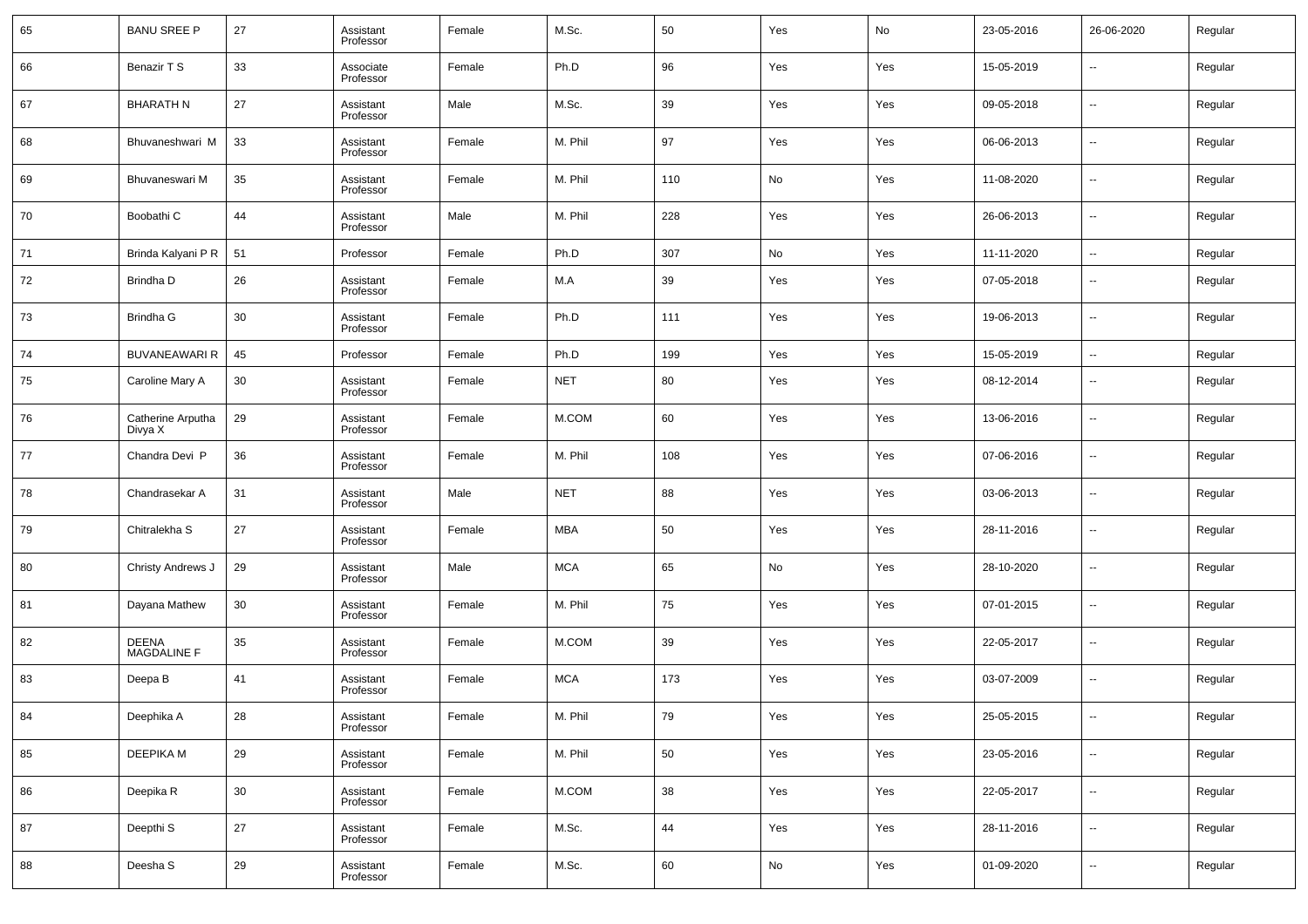| 89  | DEVA VINOTHINI<br>PRIYA D      | 36 | Assistant<br>Professor | Female | M. Phil     | 50  | Yes | Yes | 23-05-2016 | $\overline{\phantom{a}}$ | Regular |
|-----|--------------------------------|----|------------------------|--------|-------------|-----|-----|-----|------------|--------------------------|---------|
| 90  | <b>DEVAKIM</b>                 | 39 | Associate<br>Professor | Female | Ph.D        | 111 | Yes | Yes | 15-05-2019 | $\overline{\phantom{a}}$ | Regular |
| 91  | Devaraju S                     | 44 | Professor              | Male   | Ph.D        | 220 | Yes | Yes | 16-05-2019 | $\overline{\phantom{a}}$ | Regular |
| 92  | Devendiran S                   | 40 | Associate<br>Professor | Male   | Ph.D        | 146 | Yes | Yes | 15-05-2019 | $\overline{\phantom{a}}$ | Regular |
| 93  | Devika P                       | 38 | Assistant<br>Professor | Female | M. Phil     | 152 | Yes | Yes | 17-05-2010 | $\overline{\phantom{a}}$ | Regular |
| 94  | Devika Rani<br>Dhivya K        | 31 | Assistant<br>Professor | Female | M. Phil     | 98  | Yes | Yes | 10-12-2012 | $\overline{\phantom{a}}$ | Regular |
| 95  | Devikalyani S                  | 43 | Associate<br>Professor | Female | Ph.D        | 192 | Yes | Yes | 03-05-2018 | $\overline{\phantom{a}}$ | Regular |
| 96  | Dhana<br>Priyadharsini K       | 26 | Assistant<br>Professor | Female | M.Sc.       | 52  | Yes | Yes | 15-06-2016 | $\overline{\phantom{a}}$ | Regular |
| 97  | Dhanalakshmi S                 | 39 | Professor              | Female | Ph.D        | 193 | Yes | Yes | 05-12-2014 | $\overline{\phantom{a}}$ | Regular |
| 98  | DHANALAKSHMI<br>C              | 55 | Professor              | Female | Ph.D        | 244 | Yes | Yes | 28-11-2016 | $\overline{\phantom{a}}$ | Regular |
| 99  | Dhaya M                        | 25 | Assistant<br>Professor | Female | <b>NET</b>  | 26  | Yes | Yes | 09-05-2018 | $\overline{\phantom{a}}$ | Regular |
| 100 | Dhinushiya B                   | 24 | Assistant<br>Professor | Female | M.COM       | 19  | Yes | No  | 01-09-2018 | 19-07-2020               | Regular |
| 101 | Dhiviyaa                       | 27 | Assistant<br>Professor | Female | M.Sc.       | 52  | Yes | No  | 15-06-2016 | 11-06-2020               | Regular |
| 102 | Divya K                        | 27 | Assistant<br>Professor | Female | M. Phil     | 44  | Yes | Yes | 28-11-2016 | $\overline{\phantom{a}}$ | Regular |
| 103 | Durgadevi S                    | 29 | Assistant<br>Professor | Female | M. Phil     | 77  | Yes | Yes | 26-05-2014 | $\overline{\phantom{a}}$ | Regular |
| 104 | <b>ELSY GNANA</b><br>PUSHPAM A | 27 | Assistant<br>Professor | Female | M. Phil     | 50  | Yes | Yes | 23-05-2016 | $\overline{\phantom{a}}$ | Regular |
| 105 | <b>ESHA RAFFIE B</b>           | 37 | Assistant<br>Professor | Male   | Ph.D        | 15  | Yes | Yes | 15-05-2019 | $\overline{\phantom{a}}$ | Regular |
| 106 | Evangeline Kirupa              | 26 | Assistant<br>Professor | Female | <b>MBA</b>  | 43  | Yes | Yes | 09-05-2018 | $\sim$                   | Regular |
| 107 | Gandhimathi D                  | 40 | Assistant<br>Professor | Female | M. Phil     | 195 | Yes | No  | 02-06-2008 | 20-02-2020               | Regular |
| 108 | Gayathiri Devi C               | 43 | Professor              | Female | Ph.D        | 198 | Yes | Yes | 01-01-2015 | $\overline{\phantom{a}}$ | Regular |
| 109 | Gayathri N                     | 27 | Assistant<br>Professor | Female | M.Sc.       | 57  | Yes | Yes | 01-06-2016 | $\overline{\phantom{a}}$ | Regular |
| 110 | Gayathri N                     | 30 | Assistant<br>Professor | Female | <b>SLET</b> | 64  | Yes | Yes | 25-05-2016 | $\overline{\phantom{a}}$ | Regular |
| 111 | Gayathri V                     | 35 | Assistant<br>Professor | Female | M.A         | 110 | Yes | No  | 28-11-2016 | 28-02-2020               | Regular |
| 112 | Geetha K                       | 34 | Assistant<br>Professor | Female | M. Phil     | 113 | Yes | Yes | 25-05-2015 | $\overline{\phantom{a}}$ | Regular |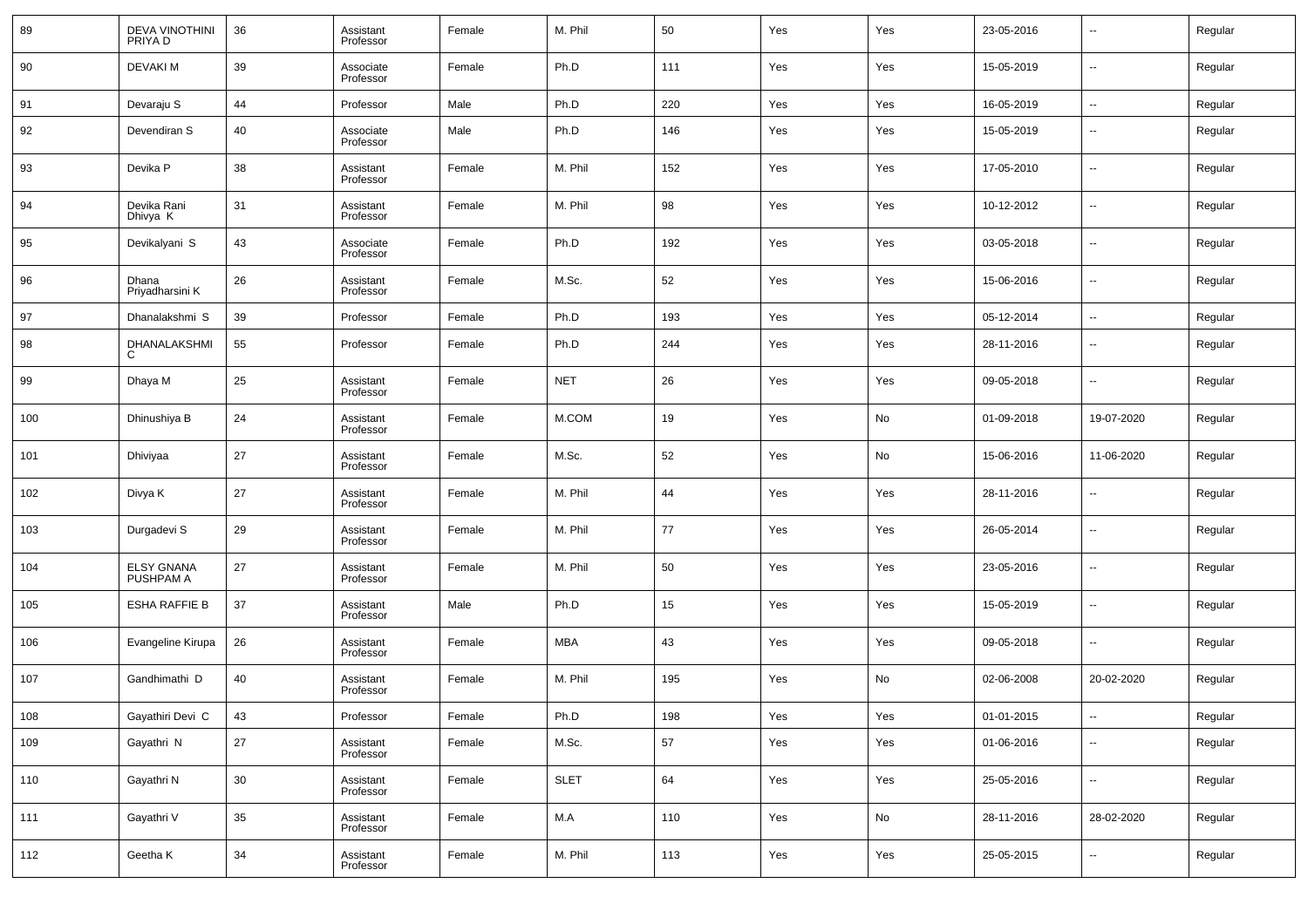| 113 | <b>GEETHAN</b>                  | 51 | Assistant<br>Professor | Female | MBA                    | 255 | Yes | Yes | 22-03-2019 | $\overline{\phantom{a}}$     | Regular |
|-----|---------------------------------|----|------------------------|--------|------------------------|-----|-----|-----|------------|------------------------------|---------|
| 114 | <b>GEETHAR</b>                  | 25 | Assistant<br>Professor | Female | MTTM(Tour &<br>Travel) | 28  | Yes | Yes | 01-04-2019 | $\overline{\phantom{a}}$     | Regular |
| 115 | <b>GINNE M JAMES</b>            | 30 | Assistant<br>Professor | Female | M. Phil                | 65  | Yes | No  | 22-05-2017 | 26-06-2020                   | Regular |
| 116 | Gokila P                        | 29 | Assistant<br>Professor | Female | M. Phil                | 85  | Yes | Yes | 03-06-2013 | $\overline{\phantom{a}}$     | Regular |
| 117 | <b>GOPALAKRISHN</b><br>AN S     | 34 | Assistant<br>Professor | Male   | M. Phil                | 147 | Yes | No  | 22-05-2017 | 07-07-2020                   | Regular |
| 118 | <b>GOPINATH M</b>               | 26 | Assistant<br>Professor | Male   | M.Sc.                  | 39  | Yes | Yes | 09-05-2018 | $\overline{\phantom{a}}$     | Regular |
| 119 | <b>GOWRI J</b>                  | 40 | Professor              | Female | Ph.D                   | 195 | Yes | Yes | 02-05-2018 | $\overline{\phantom{a}}$     | Regular |
| 120 | Gowri Lingeswari                | 38 | Assistant<br>Professor | Female | <b>MBA</b>             | 181 | No  | Yes | 04-01-2021 | $\overline{\phantom{a}}$     | Regular |
| 121 | Gowri P                         | 28 | Assistant<br>Professor | Female | M. Phil                | 62  | Yes | Yes | 10-06-2015 | $\overline{\phantom{a}}$     | Regular |
| 122 | <b>GOWRISHANKAR</b><br>R        | 31 | Assistant<br>Professor | Female | M.COM                  | 50  | Yes | Yes | 23-05-2016 | $\overline{\phantom{a}}$     | Regular |
| 123 | Hari Priya K                    | 32 | Associate<br>Professor | Female | Ph.D                   | 112 | Yes | Yes | 13-06-2019 | $\overline{\phantom{a}}$     | Regular |
| 124 | Haripriya A                     | 23 | Assistant<br>Professor | Female | M.Sc.                  | 6   | No  | Yes | 21-12-2020 | $\overline{\phantom{a}}$     | Regular |
| 125 | Haripriya S                     | 36 | Assistant<br>Professor | Female | M. Phil                | 137 | Yes | No  | 22-05-2017 | 23-09-2020                   | Regular |
| 126 | <b>HARISHCHANDE</b><br>R A      | 32 | Associate<br>Professor | Male   | Ph.D                   | 117 | Yes | Yes | 15-05-2019 | $\overline{\phantom{a}}$     | Regular |
| 127 | Hemalatha B                     | 48 | Associate<br>Professor | Female | <b>NET</b>             | 223 | Yes | Yes | 15-05-2019 | $\overline{\phantom{a}}$     | Regular |
| 128 | Hemalatha M                     | 23 | Assistant<br>Professor | Female | <b>NET</b>             | 10  | No  | Yes | 23-11-2020 | $\overline{\phantom{a}}$     | Regular |
| 129 | <b>HEMAPRIYA K E</b>            | 31 | Assistant<br>Professor | Female | M. Phil                | 96  | Yes | Yes | 07-05-2018 | $\overline{\phantom{a}}$     | Regular |
| 130 | Henry Kishore S                 | 41 | Professor              | Male   | Ph.D                   | 205 | Yes | Yes | 04-05-2018 | --                           | Regular |
| 131 | <b>HERLIN</b><br><b>UNNATHA</b> | 29 | Assistant<br>Professor | Female | M. Phil                | 40  | Yes | No  | 15-05-2019 | 19-05-2020                   | Regular |
| 132 | <b>INDHUJI R T</b>              | 32 | Assistant<br>Professor | Female | MBA                    | 108 | Yes | Yes | 01-09-2018 | $\qquad \qquad \blacksquare$ | Regular |
| 133 | <b>INDHUMATHI S</b>             | 37 | Assistant<br>Professor | Female | M. Phil                | 120 | Yes | Yes | 03-05-2018 | $\overline{\phantom{a}}$     | Regular |
| 134 | Indumathi P                     | 34 | Assistant<br>Professor | Female | M. Phil                | 132 | Yes | Yes | 30-05-2016 | $\overline{\phantom{a}}$     | Regular |
| 135 | Iswarya K                       | 27 | Assistant<br>Professor | Female | M.A                    | 40  | Yes | Yes | 23-05-2017 | $\overline{\phantom{a}}$     | Regular |
| 136 | <b>ISWARYA M</b>                | 29 | Assistant<br>Professor | Female | M. Phil                | 63  | Yes | Yes | 27-05-2019 | $\overline{\phantom{a}}$     | Regular |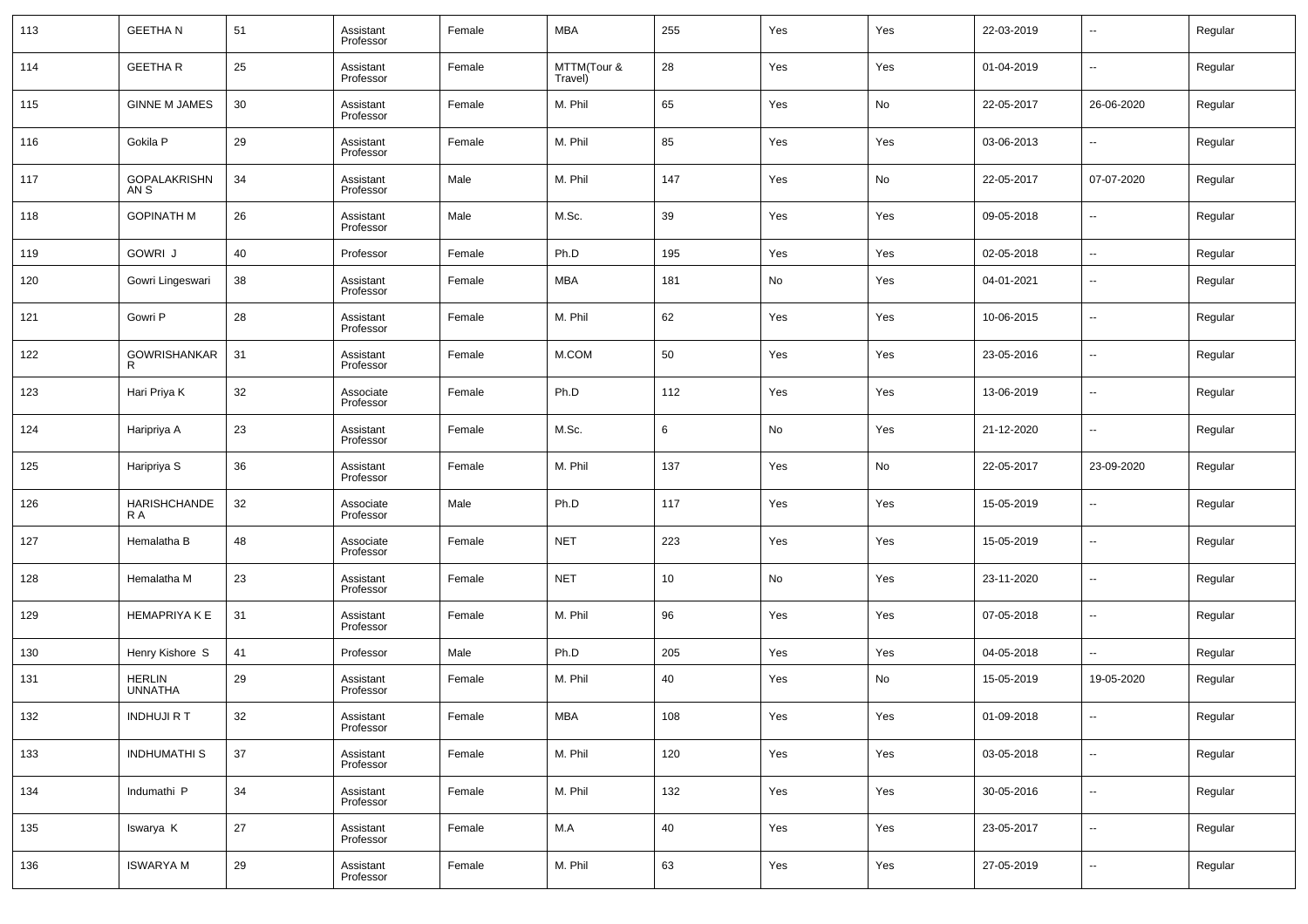| 137 | Jambunathan S                   | 32 | Assistant<br>Professor | Male   | M.Sc.      | 123          | Yes | Yes | 11-06-2016 | $\sim$                   | Regular |
|-----|---------------------------------|----|------------------------|--------|------------|--------------|-----|-----|------------|--------------------------|---------|
| 138 | Janaki P                        | 34 | Assistant<br>Professor | Female | M. Phil    | 109          | Yes | Yes | 10-06-2011 | --                       | Regular |
| 139 | Jaya Prakash N                  | 36 | Assistant<br>Professor | Male   | M. Phil    | 126          | Yes | Yes | 13-06-2016 | $\overline{\phantom{a}}$ | Regular |
| 140 | JAYACHANDRAN                    | 30 | Assistant<br>Professor | Male   | <b>MCA</b> | 97           | Yes | Yes | 28-05-2018 | --                       | Regular |
| 141 | Jayakumar R                     | 32 | Assistant<br>Professor | Male   | M. Phil    | 114          | Yes | No  | 07-05-2018 | 18-06-2020               | Regular |
| 142 | <b>JAYANTHIM</b>                | 38 | Associate<br>Professor | Female | Ph.D       | 88           | Yes | No  | 22-05-2017 | 30-06-2020               | Regular |
| 143 | Jayapunitha Valli               | 33 | Associate<br>Professor | Female | Ph.D       | 60           | Yes | Yes | 11-05-2018 | --                       | Regular |
| 144 | Jayashree S                     | 31 | Assistant<br>Professor | Female | M. Phil    | 88           | Yes | Yes | 03-06-2013 | $\overline{\phantom{a}}$ | Regular |
| 145 | Jayashri P                      | 23 | Assistant<br>Professor | Female | M.Sc.      | 13           | Yes | Yes | 29-07-2019 | --                       | Regular |
| 146 | Jeen Marseline K<br>S           | 49 | Professor              | Female | Ph.D       | 290          | Yes | Yes | 11-07-2007 | ш.                       | Regular |
| 147 | Jeevarathinam A                 | 38 | Assistant<br>Professor | Female | M. Phil    | 181          | Yes | Yes | 27-05-2019 | --                       | Regular |
| 148 | Jeevitha                        | 33 | Assistant<br>Professor | Female | <b>MCA</b> | 121          | Yes | Yes | 03-06-2015 | ш.                       | Regular |
| 149 | <b>JENEFA</b><br><b>JEYARAJ</b> | 27 | Assistant<br>Professor | Female | <b>NET</b> | 36           | Yes | Yes | 15-05-2019 | --                       | Regular |
| 150 | Jenifer M                       | 30 | Assistant<br>Professor | Female | M. Phil    | 84           | Yes | Yes | 22-11-2013 | $\overline{a}$           | Regular |
| 151 | Jenifer V                       | 21 | Assistant<br>Professor | Female | M.COM      | $\mathbf{3}$ | No  | Yes | 02-11-2020 | --                       | Regular |
| 152 | Jesintha P                      | 33 | Assistant<br>Professor | Female | M. Phil    | 113          | Yes | Yes | 13-06-2016 | $\overline{a}$           | Regular |
| 153 | Jessy Alphonsa J                | 34 | Assistant<br>Professor | Female | M.Sc.      | 108          | Yes | No  | 02-06-2012 | 26-06-2020               | Regular |
| 154 | <b>JEYANTHI V</b>               | 48 | Professor              | Female | Ph.D       | 243          | Yes | Yes | 15-05-2019 | --                       | Regular |
| 155 | Jhansi M                        | 38 | Assistant<br>Professor | Female | M.Sc.      | 119          | Yes | Yes | 17-12-2019 | --                       | Regular |
| 156 | Jincy S                         | 25 | Assistant<br>Professor | Female | M.COM      | 15           | Yes | Yes | 15-05-2019 | $\sim$                   | Regular |
| 157 | Jisha K                         | 31 | Assistant<br>Professor | Female | <b>NET</b> | 42           | No  | Yes | 02-01-2021 | $\sim$                   | Regular |
| 158 | Joselin J                       | 35 | Assistant<br>Professor | Female | M. Phil    | 149          | Yes | Yes | 12-06-2009 | $\sim$                   | Regular |
| 159 | Joseline Steffi I               | 27 | Assistant<br>Professor | Female | M. Phil    | 27           | Yes | Yes | 15-05-2019 | $\sim$                   | Regular |
| 160 | JOSEPH VINOTH<br>М              | 23 | Assistant<br>Professor | Male   | <b>NET</b> | 14           | Yes | Yes | 15-05-2019 | $\sim$                   | Regular |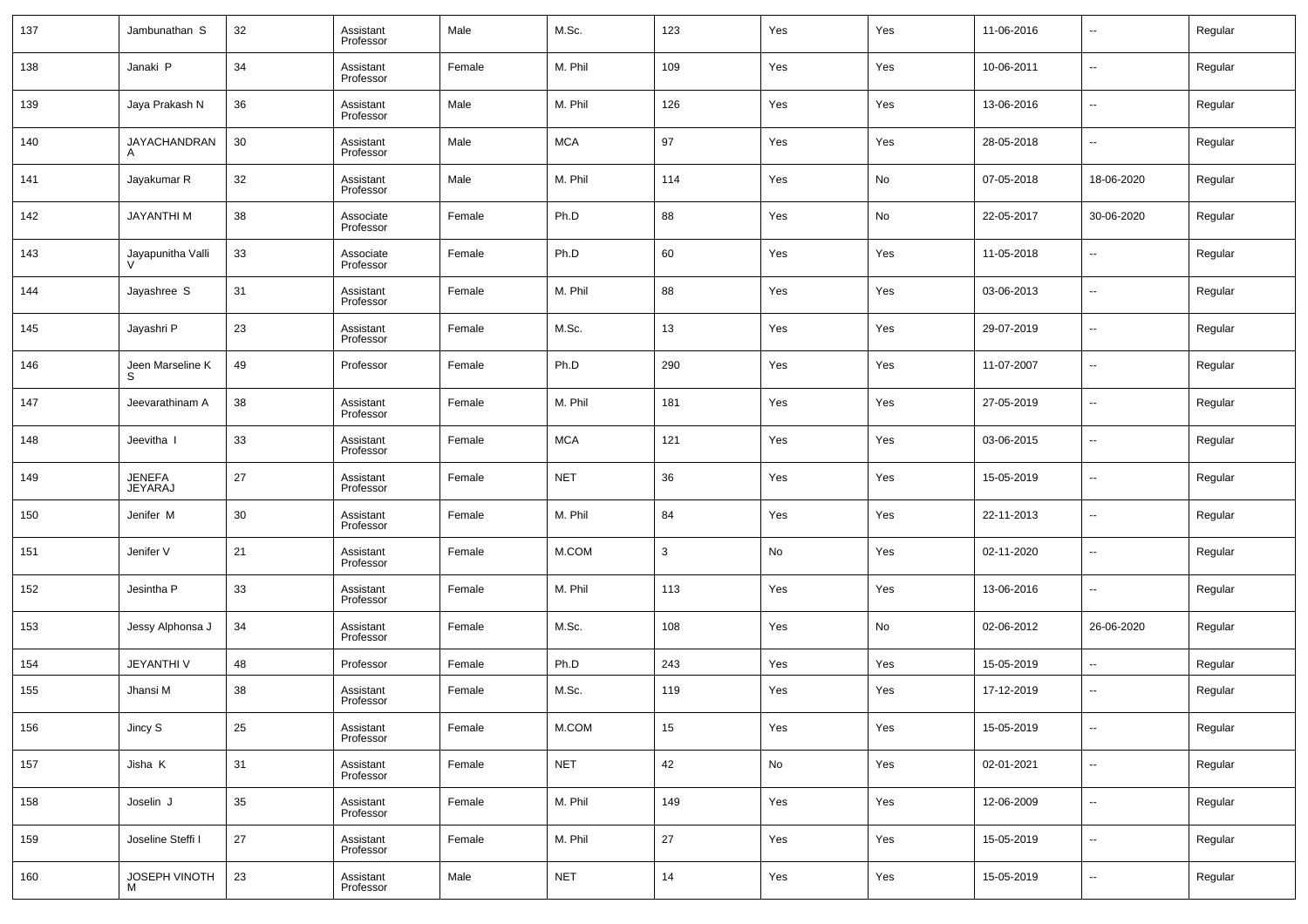| 161 | JOSHINA<br>ROZARIO     | 23 | Assistant<br>Professor | Female | M.A        | 14         | Yes | Yes | 15-05-2019 | $\overline{\phantom{a}}$ | Regular |
|-----|------------------------|----|------------------------|--------|------------|------------|-----|-----|------------|--------------------------|---------|
| 162 | Joshna S               | 28 | Assistant<br>Professor | Female | M.Sc.      | 76         | Yes | No  | 26-05-2014 | 30-06-2020               | Regular |
| 163 | Julian Gnana<br>Dhas C | 43 | Professor              | Male   | <b>NET</b> | 231        | Yes | Yes | 02-06-2014 | $\overline{\phantom{a}}$ | Regular |
| 164 | Kalaivani R            | 30 | Assistant<br>Professor | Female | <b>NET</b> | 75         | Yes | No  | 21-05-2018 | 29-05-2020               | Regular |
| 165 | Kalakumari T           | 43 | Professor              | Female | Ph.D       | 221        | Yes | No  | 23-05-2016 | 19-06-2020               | Regular |
| 166 | Kanimozhi N            | 33 | Assistant<br>Professor | Female | M.Sc.      | 123        | Yes | Yes | 15-06-2011 | $\overline{\phantom{a}}$ | Regular |
| 167 | Karmenivannan P        | 40 | Professor              | Male   | Ph.D       | 181        | Yes | Yes | 02-05-2018 | $\overline{\phantom{a}}$ | Regular |
| 168 | Karthika S             | 30 | Assistant<br>Professor | Female | M. Phil    | 70         | Yes | Yes | 08-12-2014 | $\overline{\phantom{a}}$ | Regular |
| 169 | Karthika P             | 41 | Assistant<br>Professor | Female | M. Phil    | 193        | Yes | Yes | 09-06-2014 | $\overline{\phantom{a}}$ | Regular |
| 170 | KARTHIKEYAN C          | 28 | Assistant<br>Professor | Male   | M.Sc.      | 51         | Yes | Yes | 25-05-2015 | $\overline{\phantom{a}}$ | Regular |
| 171 | Karunashree V S        | 29 | Assistant<br>Professor | Female | M. Phil    | 75         | Yes | No  | 31-05-2016 | 26-06-2020               | Regular |
| 172 | Karunya V              | 38 | Assistant<br>Professor | Female | M. Phil    | 144        | Yes | No  | 03-06-2013 | 18-06-2020               | Regular |
| 173 | Kathirvel K            | 41 | Associate<br>Professor | Male   | Ph.D       | 159        | Yes | Yes | 12-01-2009 | $\overline{\phantom{a}}$ | Regular |
| 174 | Kaveri A               | 30 | Assistant<br>Professor | Female | <b>MCA</b> | 49         | Yes | Yes | 09-06-2017 | $\overline{\phantom{a}}$ | Regular |
| 175 | Kavialakshmi           | 33 | Assistant<br>Professor | Female | MBA        | 108        | Yes | Yes | 01-06-2012 | $\overline{\phantom{a}}$ | Regular |
| 176 | Kavipriya R            | 22 | Assistant<br>Professor | Female | M.COM      | 6          | No  | Yes | 05-11-2020 | $\overline{\phantom{a}}$ | Regular |
| 177 | Kavitha M              | 39 | Assistant<br>Professor | Female | M. Phil    | 110        | Yes | Yes | 23-05-2016 | $\overline{\phantom{a}}$ | Regular |
| 178 | Kavitha I J            | 36 | Associate<br>Professor | Female | Ph.D       | 160        | Yes | Yes | 22-11-2010 | $\overline{\phantom{a}}$ | Regular |
| 179 | Kavitha M              | 33 | Associate<br>Professor | Female | Ph.D       | 87         | Yes | Yes | 03-06-2013 | $\overline{\phantom{a}}$ | Regular |
| 180 | Kavitha R              | 40 | Associate<br>Professor | Female | Ph.D       | 170        | Yes | Yes | 01-06-2007 | $\overline{\phantom{a}}$ | Regular |
| 181 | Kavitha S              | 33 | Assistant<br>Professor | Female | M. Phil    | 63         | Yes | No  | 01-07-2015 | 27-06-2020               | Regular |
| 182 | <b>KAVITHA SK</b>      | 37 | Assistant<br>Professor | Female | M. Phil    | 27         | Yes | Yes | 12-06-2019 | $\overline{\phantom{a}}$ | Regular |
| 183 | Kavithamani M          | 42 | Associate<br>Professor | Female | Ph.D       | ${\bf 76}$ | Yes | Yes | 26-05-2014 | $\overline{\phantom{a}}$ | Regular |
| 184 | Kayathri Devi D        | 26 | Assistant<br>Professor | Female | M. Phil    | 49         | Yes | Yes | 25-06-2018 | $\overline{\phantom{a}}$ | Regular |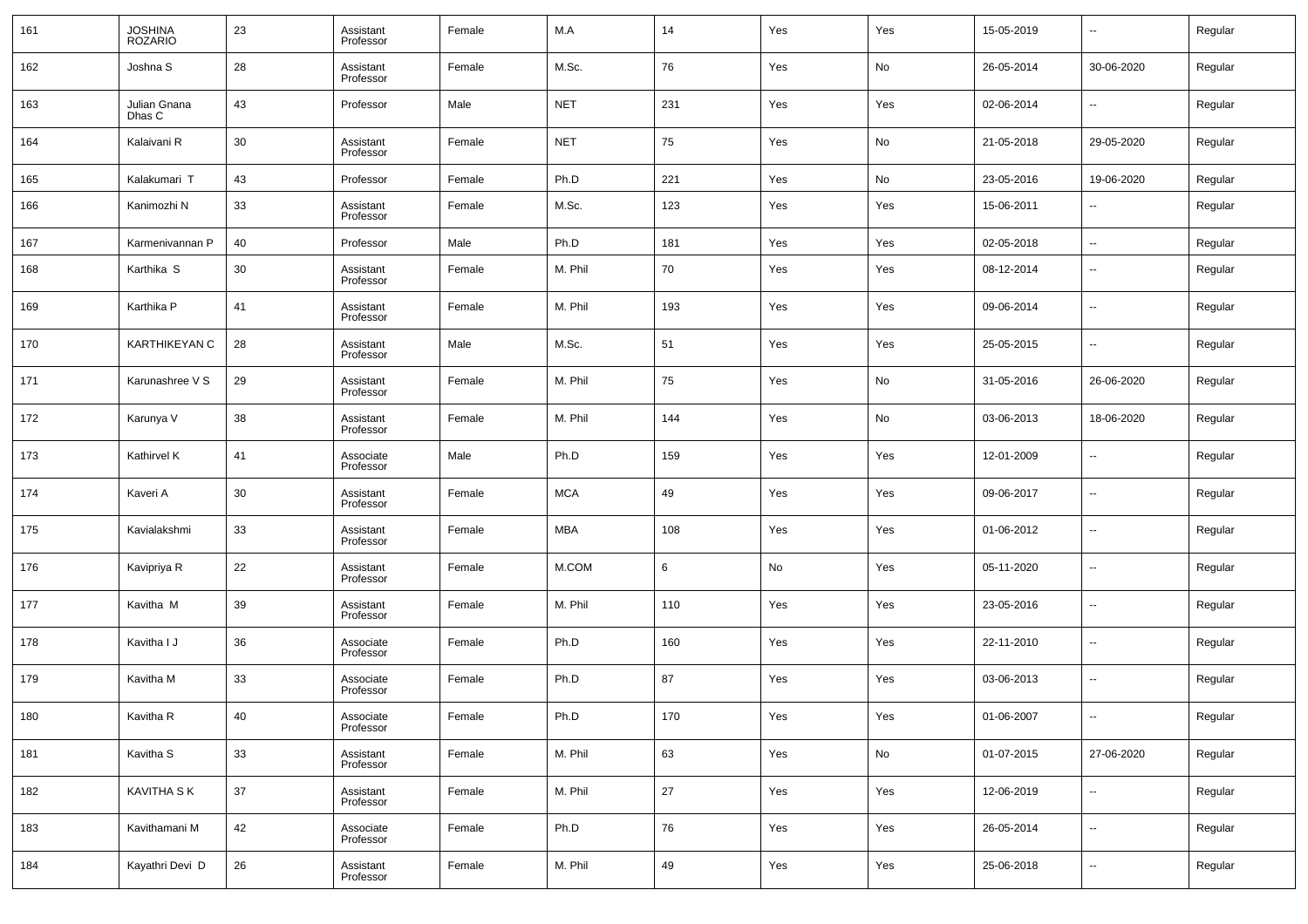| 185 | Keerthika M       | 23 | Assistant<br>Professor | Female | <b>NET</b> | 14     | Yes | Yes | 15-05-2019 | $\overline{\phantom{a}}$ | Regular |
|-----|-------------------|----|------------------------|--------|------------|--------|-----|-----|------------|--------------------------|---------|
| 186 | Ketzial Jebaseeli | 32 | Assistant<br>Professor | Female | <b>MCA</b> | 110    | Yes | Yes | 01-06-2012 | $\overline{\phantom{a}}$ | Regular |
| 187 | Kirthika B        | 31 | Assistant<br>Professor | Female | <b>SET</b> | 110    | Yes | Yes | 01-06-2012 | $\overline{\phantom{a}}$ | Regular |
| 188 | Kovarthini M      | 26 | Assistant<br>Professor | Female | M.COM      | 51     | Yes | Yes | 08-06-2016 | --                       | Regular |
| 189 | KOWSALYA S        | 30 | Assistant<br>Professor | Female | M. Phil    | 62     | Yes | Yes | 10-05-2018 | $\overline{\phantom{a}}$ | Regular |
| 190 | Kowsalya A        | 29 | Assistant<br>Professor | Female | M.Sc.      | 51     | Yes | No  | 23-05-2016 | 08-06-2020               | Regular |
| 191 | Krishnadas M N    | 39 | Assistant<br>Professor | Male   | M. Phil    | 218    | Yes | Yes | 09-05-2018 | $\overline{\phantom{a}}$ | Regular |
| 192 | Krishnakumar S    | 31 | Assistant<br>Professor | Male   | <b>MBA</b> | 33     | Yes | Yes | 20-12-2017 | $\overline{\phantom{a}}$ | Regular |
| 193 | Krishnamoorthy S  | 71 | Professor              | Male   | Ph.D       | 536    | Yes | Yes | 10-06-2007 | --                       | Regular |
| 194 | Kumarasamy T      | 29 | Assistant<br>Professor | Male   | Ph.D       | 72     | Yes | Yes | 23-05-2016 | $\overline{\phantom{a}}$ | Regular |
| 195 | KUMARESAN C       | 35 | Associate<br>Professor | Male   | Ph.D       | 122    | Yes | Yes | 13-06-2018 | $\overline{\phantom{a}}$ | Regular |
| 196 | Kundalakesi M     | 37 | Assistant<br>Professor | Female | M. Phil    | 171    | Yes | Yes | 09-06-2011 | --                       | Regular |
| 197 | Kungumaraj E      | 33 | Assistant<br>Professor | Male   | Ph.D       | 112    | Yes | Yes | 01-06-2015 | $\overline{\phantom{a}}$ | Regular |
| 198 | Lakshmanan L      | 46 | Professor              | Male   | Ph.D       | 234    | Yes | No  | 01-06-2019 | 09-06-2020               | Regular |
| 199 | Lakshmi Priya S   | 36 | Associate<br>Professor | Female | Ph.D       | 170    | Yes | No  | 15-05-2019 | 31-10-2020               | Regular |
| 200 | Lalitha R         | 41 | Associate<br>Professor | Female | <b>SET</b> | 234    | Yes | Yes | 18-07-2005 | $\overline{\phantom{a}}$ | Regular |
| 201 | Lalitha S         | 45 | Associate<br>Professor | Female | Ph.D       | 159    | Yes | Yes | 20-05-2019 | $\overline{\phantom{a}}$ | Regular |
| 202 | Lavanya G         | 35 | Assistant<br>Professor | Female | M. Phil    | 111    | No  | Yes | 28-12-2020 | $\overline{\phantom{a}}$ | Regular |
| 203 | Lekha J           | 36 | Associate<br>Professor | Female | Ph.D       | 172    | Yes | Yes | 19-05-2010 | $\overline{\phantom{a}}$ | Regular |
| 204 | Logeswari A       | 34 | Assistant<br>Professor | Female | M. Phil    | 121    | Yes | No  | 23-05-2016 | 18-06-2020               | Regular |
| 205 | Logeswari P       | 34 | Assistant<br>Professor | Female | Ph.D       | $25\,$ | Yes | Yes | 18-05-2019 | $\overline{\phantom{a}}$ | Regular |
| 206 | Maadhini A        | 26 | Assistant<br>Professor | Female | <b>NET</b> | 37     | Yes | Yes | 07-05-2018 | ۰.                       | Regular |
| 207 | <b>MADHAN V</b>   | 28 | Assistant<br>Professor | Male   | <b>SET</b> | 15     | Yes | Yes | 15-05-2019 | ۰.                       | Regular |
| 208 | MADHUMITHA T      | 25 | Assistant<br>Professor | Female | M.COM      | 24     | Yes | Yes | 15-05-2019 | $\overline{\phantom{a}}$ | Regular |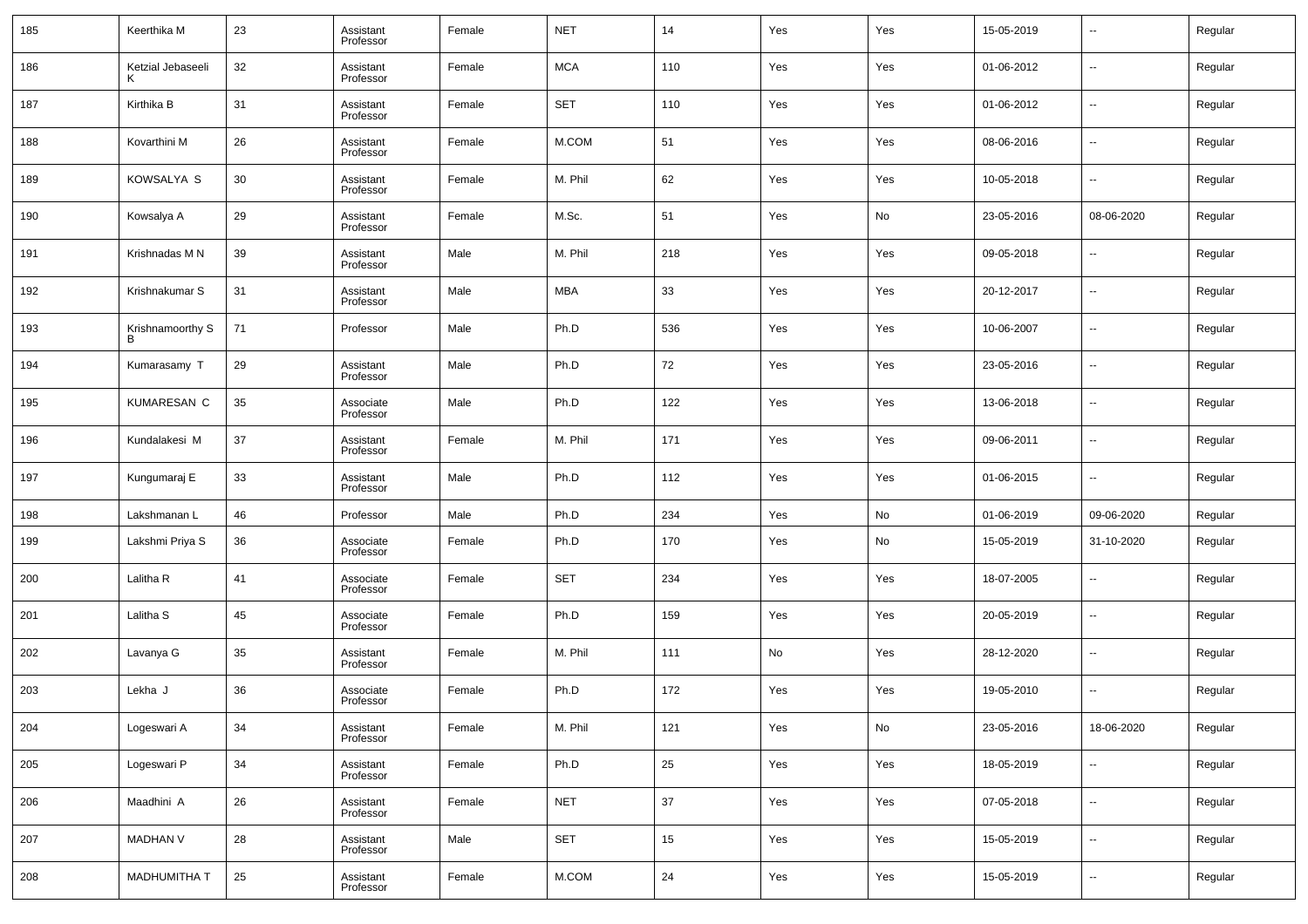| 209 | Madhuranjani B                  | 27 | Assistant<br>Professor | Female | M. Phil    | 39     | Yes | Yes | 11-05-2018 | $\overline{\phantom{a}}$ | Regular |
|-----|---------------------------------|----|------------------------|--------|------------|--------|-----|-----|------------|--------------------------|---------|
| 210 | MAGESHWAR C<br>R                | 50 | Professor              | Male   | Ph.D       | 322    | Yes | No  | 28-04-2017 | 09-07-2020               | Regular |
| 211 | Mahalakshmi S                   | 34 | Assistant<br>Professor | Female | MBA        | 76     | Yes | Yes | 25-05-2015 | $\overline{\phantom{a}}$ | Regular |
| 212 | Malarkodi K P                   | 35 | Assistant<br>Professor | Female | Ph.D       | 139    | Yes | Yes | 25-05-2015 | $\overline{\phantom{a}}$ | Regular |
| 213 | Malarvizhi K                    | 28 | Assistant<br>Professor | Female | M. Phil    | 51     | Yes | Yes | 30-05-2016 | $\overline{\phantom{a}}$ | Regular |
| 214 | Manasa P                        | 23 | Assistant<br>Professor | Female | MBA        | 13     | Yes | No  | 01-08-2019 | 30-09-2020               | Regular |
| 215 | Manikandan M                    | 40 | Professor              | Male   | Ph.D       | 210    | Yes | Yes | 19-08-2002 | $\overline{\phantom{a}}$ | Regular |
| 216 | Manikandan C                    | 33 | Assistant<br>Professor | Male   | M. Phil    | 111    | Yes | Yes | 08-06-2016 | $\overline{\phantom{a}}$ | Regular |
| 217 | MANJU PARKAVI<br>P              | 38 | Assistant<br>Professor | Female | M.COM      | 146    | Yes | Yes | 15-05-2019 | $\overline{\phantom{a}}$ | Regular |
| 218 | Manjula M                       | 34 | Associate<br>Professor | Female | Ph.D       | 109    | Yes | Yes | 10-05-2018 | $\overline{\phantom{a}}$ | Regular |
| 219 | Manjusha P M                    | 37 | Assistant<br>Professor | Female | M. Phil    | 136    | Yes | No  | 23-05-2016 | 16-06-2020               | Regular |
| 220 | Manjutha M                      | 26 | Assistant<br>Professor | Female | M.Sc.      | 71     | No  | Yes | 18-08-2020 | $\overline{\phantom{a}}$ | Regular |
| 221 | Manoj K                         | 23 | Assistant<br>Professor | Male   | M.COM      | 15     | Yes | Yes | 27-05-2019 | $\overline{\phantom{a}}$ | Regular |
| 222 | Manomani V                      | 31 | Assistant<br>Professor | Female | M.Sc.      | 108    | Yes | No  | 03-06-2012 | 25-06-2020               | Regular |
| 223 | Maria Josephine                 | 39 | Professor              | Female | Ph.D       | 212    | No  | Yes | 18-12-2020 | $\overline{\phantom{a}}$ | Regular |
| 224 | Marysaranya J                   | 32 | Assistant<br>Professor | Female | <b>NET</b> | 123    | Yes | Yes | 01-06-2016 | $\overline{\phantom{a}}$ | Regular |
| 225 | MEDHUNHASHIN<br>IDR.            | 32 | Assistant<br>Professor | Female | M. Phil    | 111    | Yes | Yes | 15-05-2019 | $\overline{\phantom{a}}$ | Regular |
| 226 | Meena Preethi B                 | 34 | Assistant<br>Professor | Female | M. Phil    | 147    | Yes | Yes | 18-05-2010 | $\sim$                   | Regular |
| 227 | <b>MEENATCHI</b><br>SOMASUNDARI | 45 | Associate<br>Professor | Female | Ph.D       | 114    | Yes | Yes | 04-05-2018 | $\overline{\phantom{a}}$ | Regular |
| 228 | Mehmudha M                      | 51 | Associate<br>Professor | Female | Ph.D       | 123    | Yes | Yes | 25-05-2015 | $\overline{\phantom{a}}$ | Regular |
| 229 | <b>Milby Mathew</b>             | 37 | Associate<br>Professor | Female | Ph.D       | 122    | Yes | No  | 15-05-2019 | 15-06-2020               | Regular |
| 230 | Mirunalini K                    | 24 | Assistant<br>Professor | Female | M.COM      | $27\,$ | Yes | Yes | 09-05-2018 | $\overline{\phantom{a}}$ | Regular |
| 231 | Mohan P                         | 46 | Associate<br>Professor | Male   | Ph.D       | 156    | Yes | Yes | 26-05-2010 | $\overline{\phantom{a}}$ | Regular |
| 232 | Mohana Priya B                  | 32 | Assistant<br>Professor | Female | <b>NET</b> | 75     | Yes | Yes | 16-07-2014 | $\overline{\phantom{a}}$ | Regular |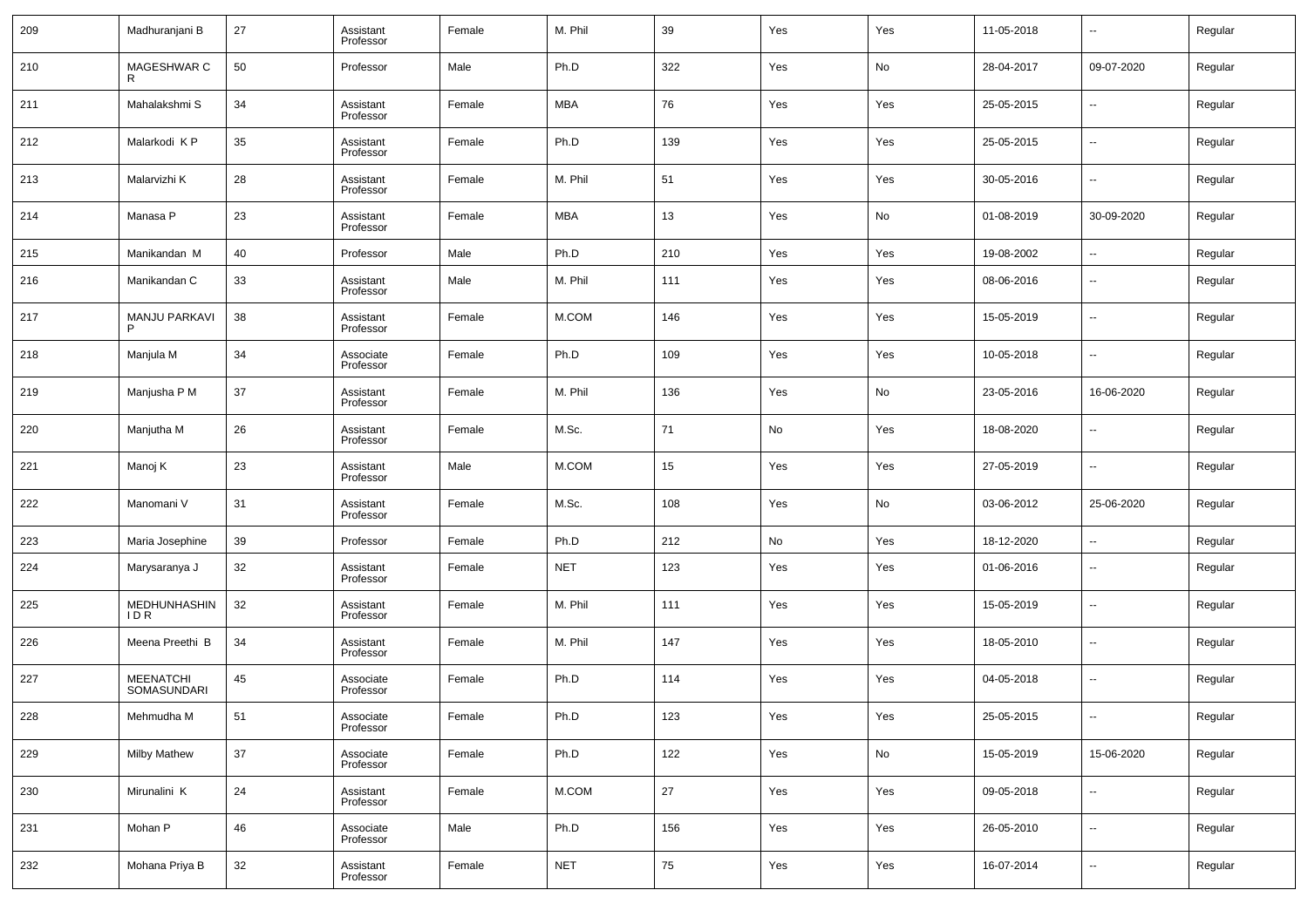| 233 | Mohana Priya N         | 29 | Assistant<br>Professor | Female | M.Sc.      | 44  | Yes | No  | 28-11-2016 | 26-06-2020               | Regular |
|-----|------------------------|----|------------------------|--------|------------|-----|-----|-----|------------|--------------------------|---------|
| 234 | Moorthy R              | 41 | Associate<br>Professor | Male   | Ph.D       | 234 | Yes | Yes | 01-04-2010 | $\overline{\phantom{a}}$ | Regular |
| 235 | <b>MOUNIKA P</b>       | 24 | Assistant<br>Professor | Male   | M.Sc.      | 15  | Yes | Yes | 06-06-2019 | $\overline{\phantom{a}}$ | Regular |
| 236 | Murali N               | 44 | Professor              | Male   | Ph.D       | 235 | Yes | Yes | 02-06-2008 | $\sim$                   | Regular |
| 237 | Murugan S              | 48 | Professor              | Male   | Ph.D       | 237 | Yes | Yes | 14-05-2018 | $\overline{\phantom{a}}$ | Regular |
| 238 | Myvizhi T              | 32 | Associate<br>Professor | Female | Ph.D       | 63  | Yes | Yes | 25-05-2015 | $\overline{\phantom{a}}$ | Regular |
| 239 | NAGARATHINAM<br>$\vee$ | 40 | Assistant<br>Professor | Female | M. Phil    | 126 | Yes | Yes | 15-05-2019 | $\overline{\phantom{a}}$ | Regular |
| 240 | Nalini K               | 30 | Assistant<br>Professor | Female | M. Phil    | 109 | Yes | Yes | 21-01-2013 | $\overline{\phantom{a}}$ | Regular |
| 241 | Nancy M                | 30 | Assistant<br>Professor | Female | <b>NET</b> | 43  | Yes | Yes | 14-09-2019 | $\overline{\phantom{a}}$ | Regular |
| 242 | Nandhini B             | 35 | Associate<br>Professor | Female | Ph.D       | 65  | Yes | Yes | 13-06-2016 | $\overline{\phantom{a}}$ | Regular |
| 243 | NANDHINI V             | 27 | Assistant<br>Professor | Female | M.Sc.      | 38  | Yes | No  | 10-05-2018 | 17-06-2020               | Regular |
| 244 | Nandhini S             | 46 | Assistant<br>Professor | Female | M. Phil    | 204 | Yes | Yes | 03-06-2013 | $\overline{\phantom{a}}$ | Regular |
| 245 | <b>NANDHINI V</b>      | 24 | Assistant<br>Professor | Female | M.Sc.      | 15  | Yes | Yes | 06-06-2019 | $\overline{\phantom{a}}$ | Regular |
| 246 | Nandini V              | 33 | Assistant<br>Professor | Female | M. Phil    | 132 | Yes | No  | 01-07-2009 | 08-06-2020               | Regular |
| 247 | Narendhran S           | 31 | Associate<br>Professor | Male   | Ph.D       | 81  | Yes | Yes | 11-06-2018 | $\overline{\phantom{a}}$ | Regular |
| 248 | NARMATHA M             | 27 | Assistant<br>Professor | Female | M. Phil    | 50  | Yes | Yes | 23-05-2016 | $\overline{\phantom{a}}$ | Regular |
| 249 | <b>NARMATHA S</b>      | 26 | Assistant<br>Professor | Female | M.Sc.      | 45  | Yes | Yes | 28-11-2016 | $\overline{\phantom{a}}$ | Regular |
| 250 | Nehru M                | 32 | Assistant<br>Professor | Male   | M.A        | 87  | Yes | Yes | 08-07-2013 | $\overline{\phantom{a}}$ | Regular |
| 251 | Nirmala shiny P        | 33 | Assistant<br>Professor | Female | M. Phil    | 86  | Yes | Yes | 23-05-2016 | $\overline{\phantom{a}}$ | Regular |
| 252 | Nirmala V              | 39 | Associate<br>Professor | Female | Ph.D       | 109 | Yes | Yes | 15-05-2019 | $\overline{\phantom{a}}$ | Regular |
| 253 | Nirmaladevi K          | 29 | Assistant<br>Professor | Female | M. Phil    | 64  | Yes | Yes | 25-05-2015 | $\sim$                   | Regular |
| 254 | NITHYA R               | 32 | Associate<br>Professor | Female | Ph.D       | 111 | Yes | Yes | 15-05-2019 | $\sim$                   | Regular |
| 255 | Nithya Priya M         | 28 | Assistant<br>Professor | Female | M. Phil    | 64  | Yes | Yes | 25-05-2015 | $\sim$                   | Regular |
| 256 | NITHYA S               | 36 | Assistant<br>Professor | Female | SET        | 159 | Yes | Yes | 15-05-2019 | $\overline{\phantom{a}}$ | Regular |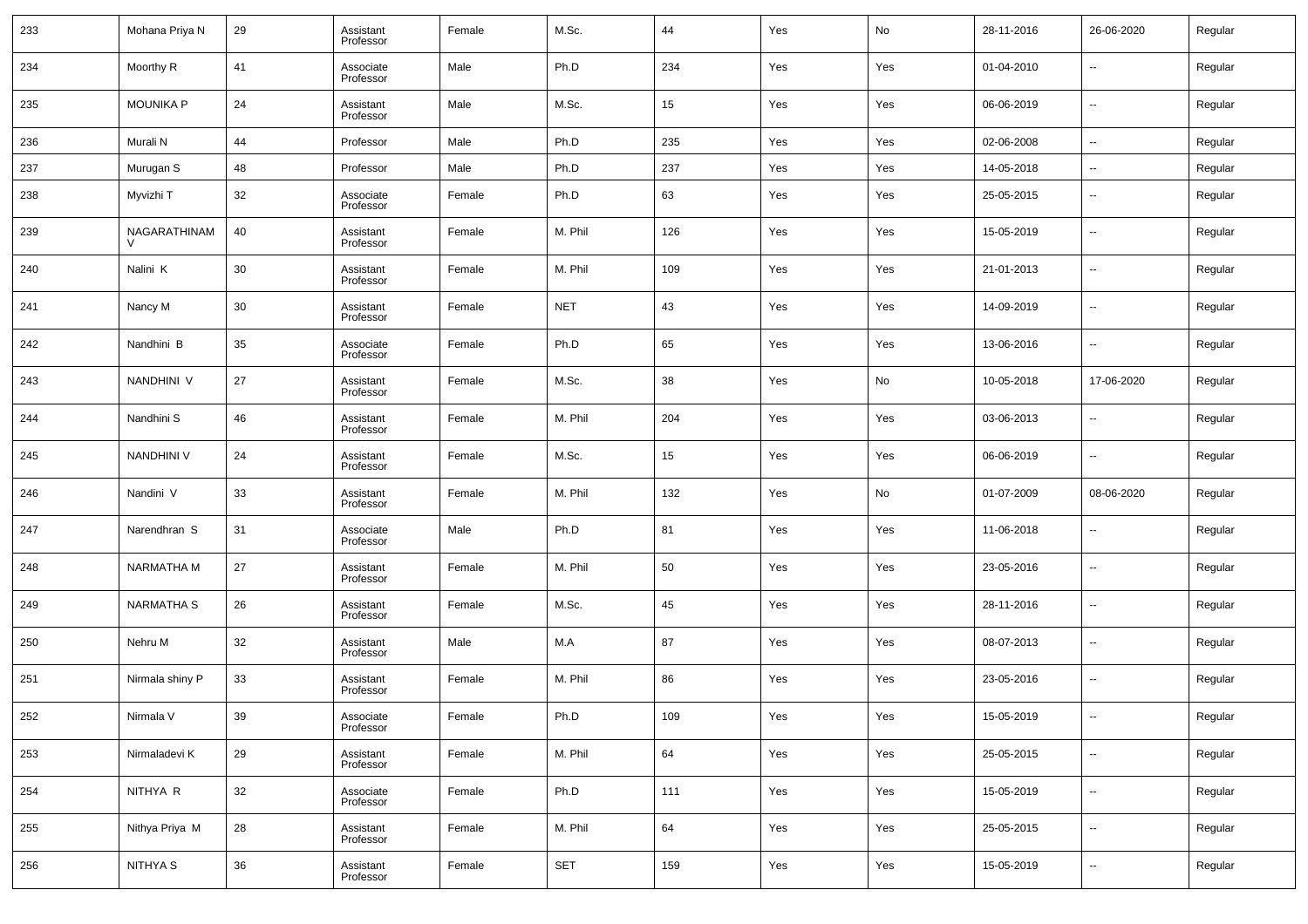| 257 | Padmavathy D              | 45 | Assistant<br>Professor | Female | M. Phil     | 194 | Yes | Yes | 23-05-2016 | $\overline{\phantom{a}}$ | Regular |
|-----|---------------------------|----|------------------------|--------|-------------|-----|-----|-----|------------|--------------------------|---------|
| 258 | Palanisamy R              | 38 | Associate<br>Professor | Male   | Ph.D        | 180 | Yes | No  | 21-05-2018 | 07-07-2020               | Regular |
| 259 | PAMEELA T                 | 31 | Assistant<br>Professor | Female | <b>MBA</b>  | 66  | Yes | Yes | 22-03-2019 | $\overline{\phantom{a}}$ | Regular |
| 260 | Parameswaran S            | 41 | Professor              | Male   | Ph.D        | 236 | No  | Yes | 27-11-2020 | $\overline{\phantom{a}}$ | Regular |
| 261 | PARIMALA DEVI             | 40 | Assistant<br>Professor | Male   | M.COM       | 133 | Yes | No  | 02-02-2019 | 30-06-2020               | Regular |
| 262 | Parthasarathy G           | 31 | Assistant<br>Professor | Male   | Ph.D        | 22  | Yes | No  | 15-05-2019 | 29-05-2020               | Regular |
| 263 | PARTHEEBAN P              | 30 | Assistant<br>Professor | Male   | Ph.D        | 15  | Yes | Yes | 15-05-2019 | ٠.                       | Regular |
| 264 | Parthiban T               | 31 | Assistant<br>Professor | Male   | <b>MBA</b>  | 111 | Yes | Yes | 12-06-2019 | --                       | Regular |
| 265 | Patil Sunita Vishnu       | 40 | Assistant<br>Professor | Female | Ph.D        | 102 | Yes | Yes | 02-01-2020 | --                       | Regular |
| 266 | Patricia Raj              | 45 | Assistant<br>Professor | Female | B.A         | 132 | Yes | No  | 11-12-2017 | 30-06-2020               | Regular |
| 267 | Pavithra P                | 28 | Assistant<br>Professor | Female | M.A         | 62  | Yes | No  | 11-05-2018 | 15-09-2020               | Regular |
| 268 | Pavithra C                | 26 | Assistant<br>Professor | Female | M.Sc.       | 50  | Yes | Yes | 23-05-2016 | ٠.                       | Regular |
| 269 | Ponnalagu K               | 45 | Professor              | Female | Ph.D        | 238 | Yes | Yes | 25-05-2015 | --                       | Regular |
| 270 | Poongothai P              | 35 | Assistant<br>Professor | Female | M. Phil     | 97  | Yes | No  | 15-07-2019 | 17-06-2020               | Regular |
| 271 | Poornima K M              | 39 | Assistant<br>Professor | Female | M. Phil     | 110 | Yes | Yes | 29-11-2016 | $\overline{\phantom{a}}$ | Regular |
| 272 | Prakash T                 | 32 | Assistant<br>Professor | Male   | <b>MBA</b>  | 108 | Yes | No  | 27-06-2018 | 24-07-2020               | Regular |
| 273 | PRASANNA G                | 35 | Assistant<br>Professor | Male   | <b>FRCP</b> | 165 | Yes | Yes | 01-09-2018 | $\ddotsc$                | Regular |
| 274 | PRASHANTH D               | 27 | Assistant<br>Professor | Male   | <b>MBA</b>  | 60  | No  | Yes | 23-11-2020 | $\sim$                   | Regular |
| 275 | PRATHIBHA U               | 29 | Assistant<br>Professor | Female | <b>MCA</b>  | 73  | Yes | Yes | 30-05-2019 | $\sim$                   | Regular |
| 276 | Preethi S                 | 29 | Assistant<br>Professor | Female | Ph.D        | 61  | Yes | Yes | 28-11-2016 | $\ddot{\phantom{1}}$     | Regular |
| 277 | Preethi B                 | 31 | Assistant<br>Professor | Female | M. Phil     | 87  | Yes | Yes | 26-11-2018 | $\sim$                   | Regular |
| 278 | Princess Carmel<br>Mary X | 37 | Assistant<br>Professor | Female | M. Phil     | 156 | Yes | Yes | 02-06-2008 | $\ddotsc$                | Regular |
| 279 | PRISCILLA V               | 25 | Assistant<br>Professor | Female | <b>NET</b>  | 15  | Yes | Yes | 15-05-2019 | $\sim$                   | Regular |
| 280 | Priyadarshini B           | 35 | Assistant<br>Professor | Female | <b>MCA</b>  | 147 | Yes | Yes | 22-06-2011 | $\ddotsc$                | Regular |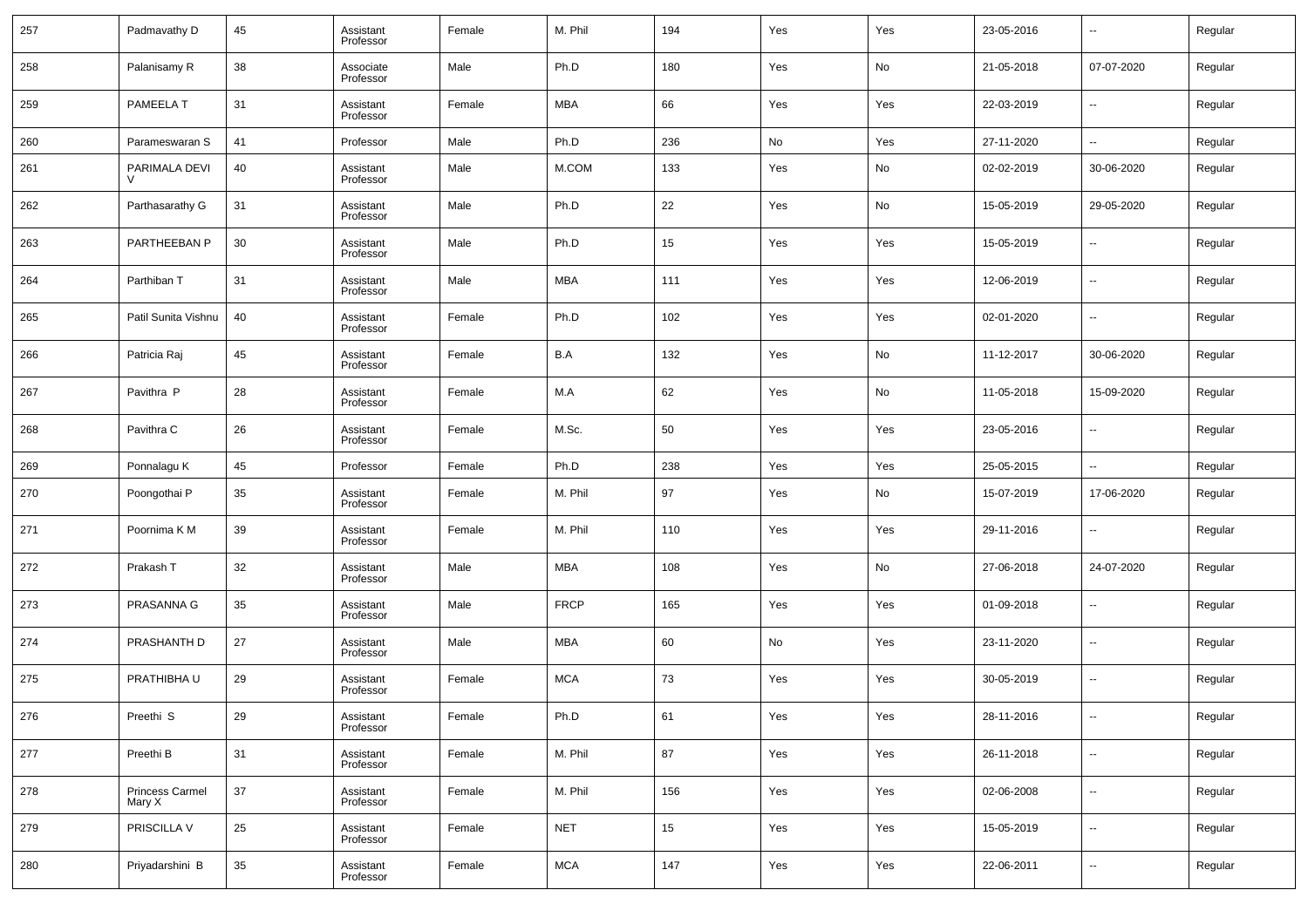| 281 | Priyadharsini R      | 35 | Assistant<br>Professor | Female | M. Phil    | 75  | Yes | Yes | 25-05-2019 | $\overline{\phantom{a}}$ | Regular |
|-----|----------------------|----|------------------------|--------|------------|-----|-----|-----|------------|--------------------------|---------|
| 282 | Priyadharsini S      | 30 | Assistant<br>Professor | Female | <b>NET</b> | 74  | Yes | Yes | 26-05-2014 | $\overline{\phantom{a}}$ | Regular |
| 283 | Priyanka R           | 27 | Assistant<br>Professor | Female | <b>NET</b> | 37  | Yes | No  | 25-06-2018 | 30-06-2020               | Regular |
| 284 | Priyanka S           | 30 | Assistant<br>Professor | Female | Ph.D       | 27  | Yes | Yes | 10-05-2018 | $\overline{\phantom{a}}$ | Regular |
| 285 | Punitha <sub>S</sub> | 31 | Assistant<br>Professor | Female | M. Phil    | 96  | Yes | Yes | 11-06-2018 | $\overline{\phantom{a}}$ | Regular |
| 286 | Punitha S C          | 48 | Associate<br>Professor | Female | Ph.D       | 265 | Yes | Yes | 20-05-2019 | $\overline{\phantom{a}}$ | Regular |
| 287 | PUSHPALATHA<br>м     | 37 | Associate<br>Professor | Female | Ph.D       | 132 | Yes | Yes | 22-05-2017 | $\overline{\phantom{a}}$ | Regular |
| 288 | Radha Krishnan S     | 35 | Assistant<br>Professor | Male   | MBA        | 180 | Yes | Yes | 16-06-2016 | $\overline{\phantom{a}}$ | Regular |
| 289 | Radha P              | 36 | Assistant<br>Professor | Female | <b>NET</b> | 123 | Yes | Yes | 03-08-2018 | $\overline{\phantom{a}}$ | Regular |
| 290 | Radhakrishnan P      | 46 | Professor              | Male   | Ph.D       | 270 | Yes | Yes | 04-05-2018 | $\overline{\phantom{a}}$ | Regular |
| 291 | Raghapriya V         | 27 | Assistant<br>Professor | Female | <b>MCA</b> | 50  | Yes | No  | 23-05-2016 | 26-06-2020               | Regular |
| 292 | Ragvitharani T       | 33 | Assistant<br>Professor | Female | <b>MCA</b> | 118 | Yes | Yes | 22-11-2010 | $\overline{\phantom{a}}$ | Regular |
| 293 | Raimy George         | 25 | Assistant<br>Professor | Female | M.A        | 40  | Yes | Yes | 08-03-2018 | $\overline{\phantom{a}}$ | Regular |
| 294 | Rajakumar V J        | 37 | Assistant<br>Professor | Male   | <b>MCA</b> | 162 | Yes | Yes | 01-04-2010 | $\overline{\phantom{a}}$ | Regular |
| 295 | RAJALAKSHMI T        | 53 | Assistant<br>Professor | Female | Ph.D       | 100 | Yes | No  | 15-05-2019 | 17-06-2020               | Regular |
| 296 | Rajan P              | 36 | Professor              | Male   | <b>MBA</b> | 144 | Yes | Yes | 02-06-2014 | $\overline{\phantom{a}}$ | Regular |
| 297 | Rajanandini S        | 36 | Assistant<br>Professor | Female | M. Phil    | 159 | Yes | Yes | 02-06-2008 | $\overline{\phantom{a}}$ | Regular |
| 298 | Rajesh A P           | 35 | Assistant<br>Professor | Male   | <b>NET</b> | 111 | Yes | Yes | 01-07-2011 | $\overline{\phantom{a}}$ | Regular |
| 299 | Rajesh Kannan S      | 46 | Associate<br>Professor | Male   | Ph.D       | 243 | Yes | Yes | 15-06-2016 | $\overline{\phantom{a}}$ | Regular |
| 300 | Rajkalpana M         | 30 | Assistant<br>Professor | Female | M. Phil    | 108 | Yes | Yes | 04-06-2012 | $\overline{\phantom{a}}$ | Regular |
| 301 | Rajkumar R           | 34 | Assistant<br>Professor | Male   | M. Phil    | 130 | Yes | Yes | 27-11-2009 | $\overline{\phantom{a}}$ | Regular |
| 302 | Raju M               | 36 | Assistant<br>Professor | Female | M.Sc.      | 136 | No  | Yes | 28-10-2020 | $\overline{\phantom{a}}$ | Regular |
| 303 | Ramajayam G          | 41 | Assistant<br>Professor | Female | <b>MCA</b> | 194 | Yes | No  | 03-06-2013 | 30-06-2020               | Regular |
| 304 | Ramasamy K           | 41 | Professor              | Male   | Ph.D       | 207 | Yes | Yes | 01-09-2018 | $\sim$                   | Regular |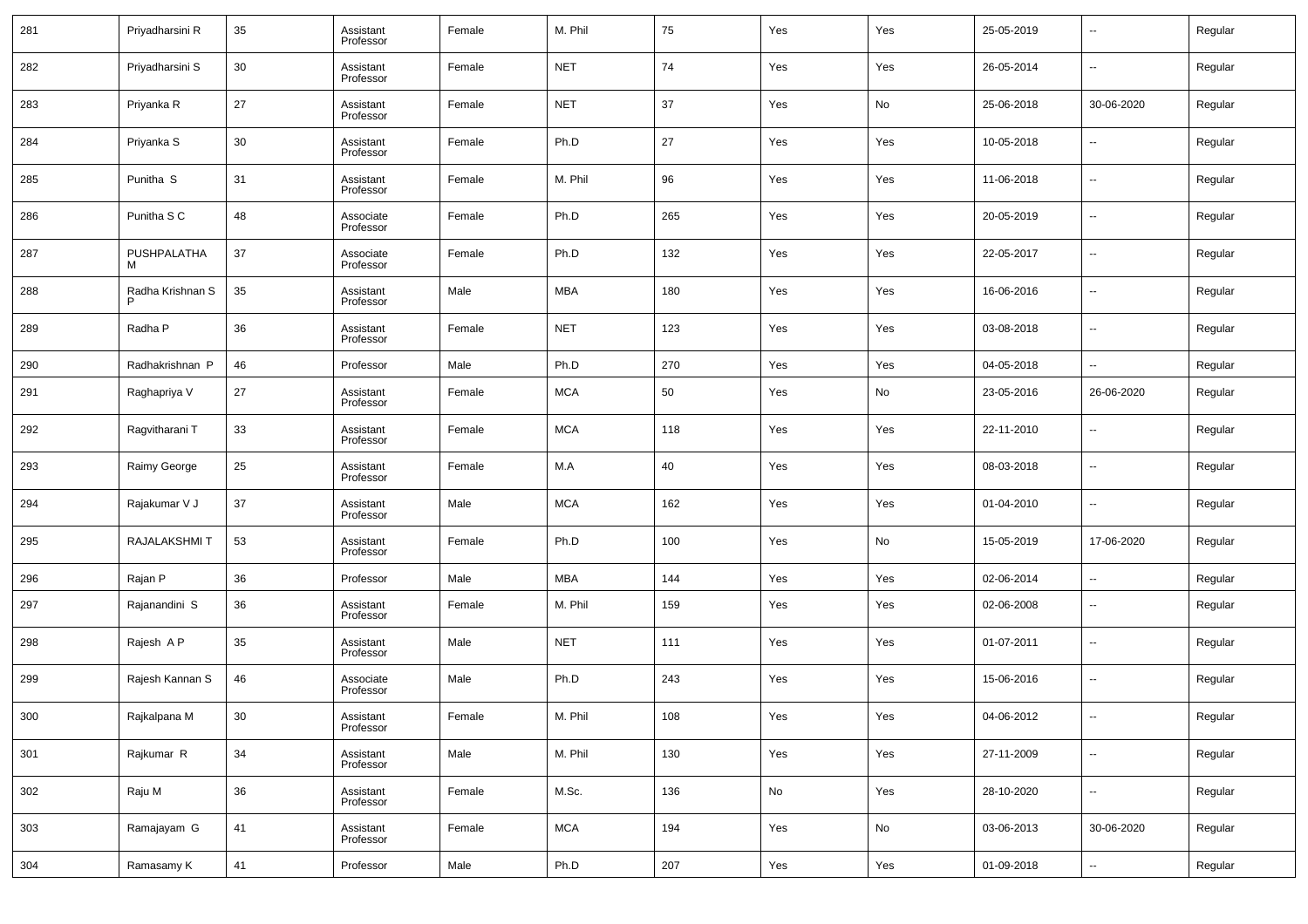| 305 | <b>RAMESH BABU</b>             | 33 | Associate<br>Professor | Male   | Ph.D       | 108 | Yes | Yes | 20-05-2018 | $\overline{\phantom{a}}$ | Regular |
|-----|--------------------------------|----|------------------------|--------|------------|-----|-----|-----|------------|--------------------------|---------|
| 306 | <b>RAMESH KUMAR</b><br>R       | 39 | Associate<br>Professor | Male   | <b>NET</b> | 181 | Yes | Yes | 04-05-2018 | $\overline{\phantom{a}}$ | Regular |
| 307 | <b>RAMESH R</b>                | 34 | Associate<br>Professor | Male   | Ph.D       | 117 | Yes | Yes | 22-05-2017 | $\overline{\phantom{a}}$ | Regular |
| 308 | Ramya N                        | 29 | Assistant<br>Professor | Female | M. Phil    | 72  | Yes | Yes | 25-06-2018 | $\overline{\phantom{a}}$ | Regular |
| 309 | Ramya U                        | 26 | Assistant<br>Professor | Female | <b>MCA</b> | 52  | No  | Yes | 02-11-2020 | $\overline{\phantom{a}}$ | Regular |
| 310 | Ramya Prabha                   | 30 | Assistant<br>Professor | Female | M. Phil    | 66  | Yes | Yes | 22-05-2017 | $\overline{\phantom{a}}$ | Regular |
| 311 | Ranjani R                      | 33 | Assistant<br>Professor | Female | <b>NET</b> | 114 | Yes | Yes | 02-12-2011 | $\overline{\phantom{a}}$ | Regular |
| 312 | Reena                          | 38 | Professor              | Female | Ph.D       | 180 | Yes | Yes | 15-05-2019 | $\overline{\phantom{a}}$ | Regular |
| 313 | Renuka Devi M                  | 42 | Professor              | Female | Ph.D       | 219 | Yes | Yes | 01-06-2018 | $\overline{\phantom{a}}$ | Regular |
| 314 | Renukadevi KP                  | 41 | Associate<br>Professor | Female | Ph.D       | 210 | Yes | Yes | 06-06-2012 | $\overline{\phantom{a}}$ | Regular |
| 315 | Reshmaa R                      | 28 | Assistant<br>Professor | Female | <b>NET</b> | 40  | Yes | No  | 23-05-2018 | 17-06-2020               | Regular |
| 316 | Reshmi S                       | 34 | Associate<br>Professor | Female | Ph.D       | 108 | Yes | Yes | 13-06-2016 | $\overline{\phantom{a}}$ | Regular |
| 317 | Revathi V                      | 28 | Assistant<br>Professor | Female | M.Sc.      | 74  | Yes | No  | 13-06-2016 | 08-07-2020               | Regular |
| 318 | <b>Richard Robert</b><br>Raa M | 38 | Professor              | Male   | Ph.D       | 192 | Yes | Yes | 02-05-2018 | $\overline{\phantom{a}}$ | Regular |
| 319 | RINOKRISHNA P<br>R             | 27 | Assistant<br>Professor | Male   | M.Sc.      | 44  | Yes | Yes | 28-11-2016 | $\overline{\phantom{a}}$ | Regular |
| 320 | Rinsey Antony V<br>A           | 34 | Assistant<br>Professor | Female | <b>NET</b> | 108 | Yes | Yes | 25-05-2014 | $\overline{\phantom{a}}$ | Regular |
| 321 | Riswana Parveen<br>A           | 26 | Assistant<br>Professor | Female | M. Phil    | 42  | No  | Yes | 22-08-2020 | $\overline{\phantom{a}}$ | Regular |
| 322 | Rohini A                       | 40 | Associate<br>Professor | Female | Ph.D       | 193 | Yes | No  | 15-05-2019 | 26-06-2020               | Regular |
| 323 | <b>RUBINE L</b>                | 27 | Assistant<br>Professor | Female | M.Sc.      | 39  | Yes | No  | 09-05-2018 | 31-10-2020               | Regular |
| 324 | <b>Ruth Smiely S</b>           | 28 | Assistant<br>Professor | Female | M. Phil    | 49  | Yes | Yes | 10-05-2018 | $\overline{\phantom{a}}$ | Regular |
| 325 | S Balatharani                  | 24 | Assistant<br>Professor | Female | <b>NET</b> | 13  | Yes | Yes | 12-12-2019 | $\overline{\phantom{a}}$ | Regular |
| 326 | S Renugadevi S                 | 36 | Associate<br>Professor | Female | Ph.D       | 130 | Yes | No  | 15-05-2019 | 26-06-2020               | Regular |
| 327 | Sakthivel R                    | 29 | Assistant<br>Professor | Male   | M. Phil    | 75  | Yes | Yes | 31-05-2016 | $\overline{\phantom{a}}$ | Regular |
| 328 | Sakthivel T                    | 36 | Associate<br>Professor | Male   | Ph.D       | 120 | Yes | No  | 20-05-2019 | 26-06-2020               | Regular |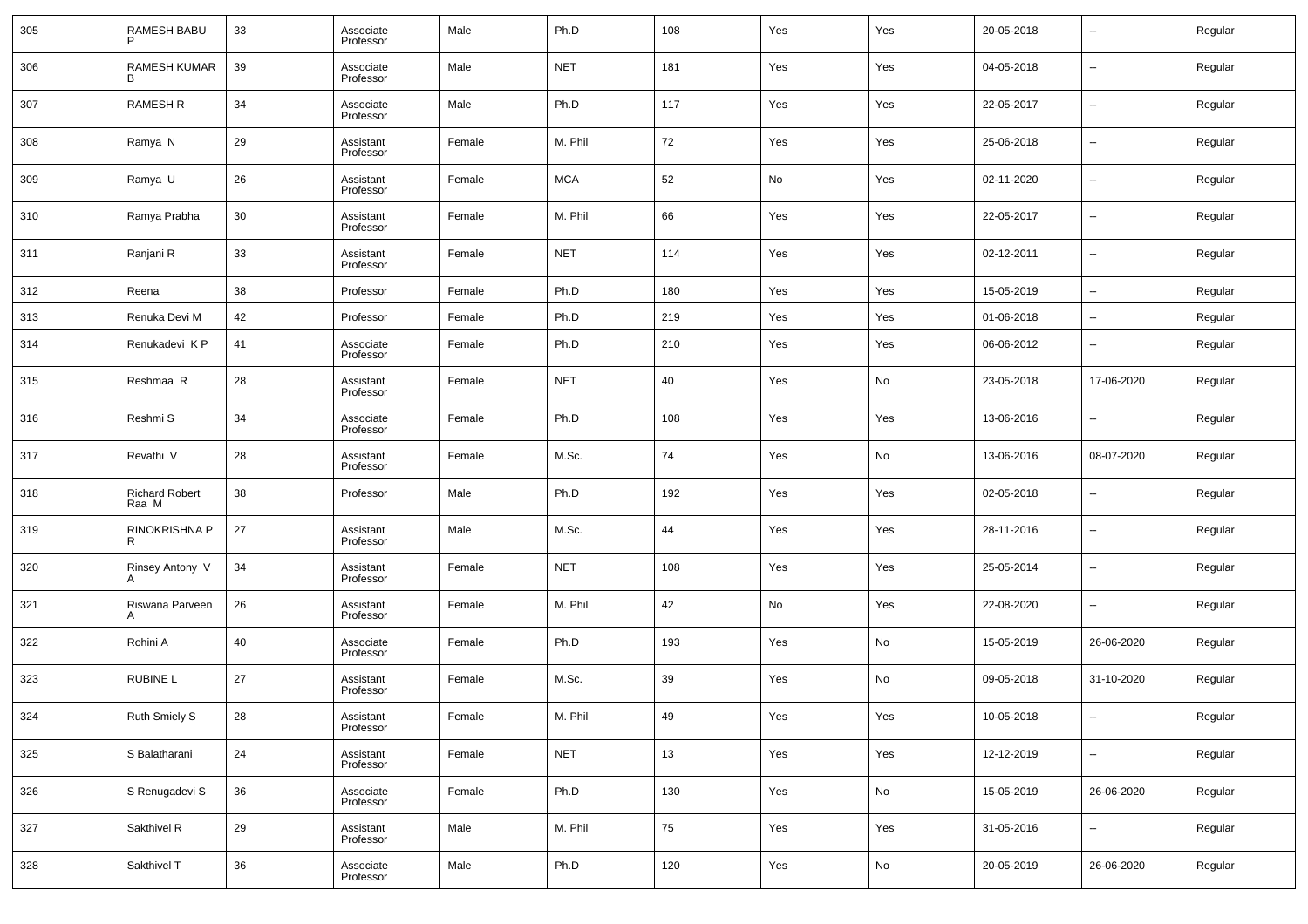| 329 | Saleth Vensus<br>Kumar A | 25 | Assistant<br>Professor | Male   | <b>NET</b> | 26  | Yes | No  | 21-05-2018 | 29-05-2020               | Regular |
|-----|--------------------------|----|------------------------|--------|------------|-----|-----|-----|------------|--------------------------|---------|
| 330 | Sambath K                | 45 | Professor              | Male   | Ph.D       | 280 | Yes | Yes | 01-06-2005 |                          | Regular |
| 331 | Sampath Kumar D          | 44 | Assistant<br>Professor | Male   | M. Phil    | 237 | Yes | No  | 10-05-2018 | 08-07-2020               | Regular |
| 332 | Sandhiya N               | 27 | Assistant<br>Professor | Female | M. Phil    | 62  | Yes | No  | 16-07-2018 | 30-06-2020               | Regular |
| 333 | Sandhya S                | 29 | Assistant<br>Professor | Female | <b>MCA</b> | 63  | Yes | Yes | 04-06-2015 | $\overline{\phantom{a}}$ | Regular |
| 334 | Sangeetha Antony         | 36 | Assistant<br>Professor | Female | <b>NET</b> | 149 | Yes | Yes | 02-06-2008 | $\overline{\phantom{a}}$ | Regular |
| 335 | Sangeetha M              | 30 | Assistant<br>Professor | Female | M. Phil    | 62  | Yes | No  | 23-05-2016 | 16-06-2020               | Regular |
| 336 | Sangeetha R              | 33 | Assistant<br>Professor | Female | Ph.D       | 97  | No  | Yes | 02-11-2020 | $\sim$                   | Regular |
| 337 | Sangeetha S              | 40 | Associate<br>Professor | Female | Ph.D       | 169 | Yes | Yes | 01-09-2018 | $\overline{\phantom{a}}$ | Regular |
| 338 | Sangeetha SV             | 25 | Assistant<br>Professor | Female | M.Sc.      | 40  | Yes | Yes | 22-05-2017 | ц,                       | Regular |
| 339 | Santhanalakshmi<br>м     | 37 | Professor              | Female | Ph.D       | 198 | Yes | Yes | 02-01-2008 | $\overline{\phantom{a}}$ | Regular |
| 340 | Santhanalaskhmi          | 45 | Assistant<br>Professor | Female | M. Phil    | 207 | No  | Yes | 14-12-2020 | $\overline{\phantom{a}}$ | Regular |
| 341 | Santhosh Kumar S         | 24 | Assistant<br>Professor | Male   | M.Sc.      | 12  | No  | Yes | 15-07-2020 | $\overline{\phantom{a}}$ | Regular |
| 342 | Saraladevi M             | 38 | Associate<br>Professor | Female | Ph.D       | 196 | Yes | No  | 20-05-2019 | 26-06-2020               | Regular |
| 343 | Saranya J                | 29 | Assistant<br>Professor | Female | M. Phil    | 99  | Yes | No  | 17-06-2013 | 15-06-2020               | Regular |
| 344 | Saranya S                | 32 | Assistant<br>Professor | Female | Ph.D       | 26  | Yes | No  | 09-05-2018 | 20-05-2020               | Regular |
| 345 | Saranya N                | 30 | Assistant<br>Professor | Female | M. Phil    | 68  | Yes | Yes | 28-11-2016 | $\overline{\phantom{a}}$ | Regular |
| 346 | Saranya T                | 26 | Assistant<br>Professor | Female | M. Phil    | 51  | Yes | Yes | 08-06-2016 | $\overline{\phantom{a}}$ | Regular |
| 347 | Saraswathi S             | 38 | Professor              | Female | Ph.D       | 169 | Yes | Yes | 19-06-2013 | $\sim$                   | Regular |
| 348 | Saravana kumar A         | 25 | Assistant<br>Professor | Male   | MBA        | 15  | Yes | No  | 06-06-2019 | 31-08-2020               | Regular |
| 349 | Saravanakumar O          | 41 | Professor              | Male   | Ph.D       | 209 | Yes | Yes | 01-06-2007 | $\overline{\phantom{a}}$ | Regular |
| 350 | Saravanakumar S          | 28 | Assistant<br>Professor | Male   | <b>SET</b> | 12  | No  | Yes | 09-11-2020 | $\ddotsc$                | Regular |
| 351 | Saravanaprakash<br>D     | 42 | Professor              | Male   | <b>NET</b> | 219 | Yes | Yes | 03-06-2019 | $\ddotsc$                | Regular |
| 352 | SARULATHA D              | 44 | Professor              | Female | Ph.D       | 193 | Yes | Yes | 15-05-2019 | $\overline{\phantom{a}}$ | Regular |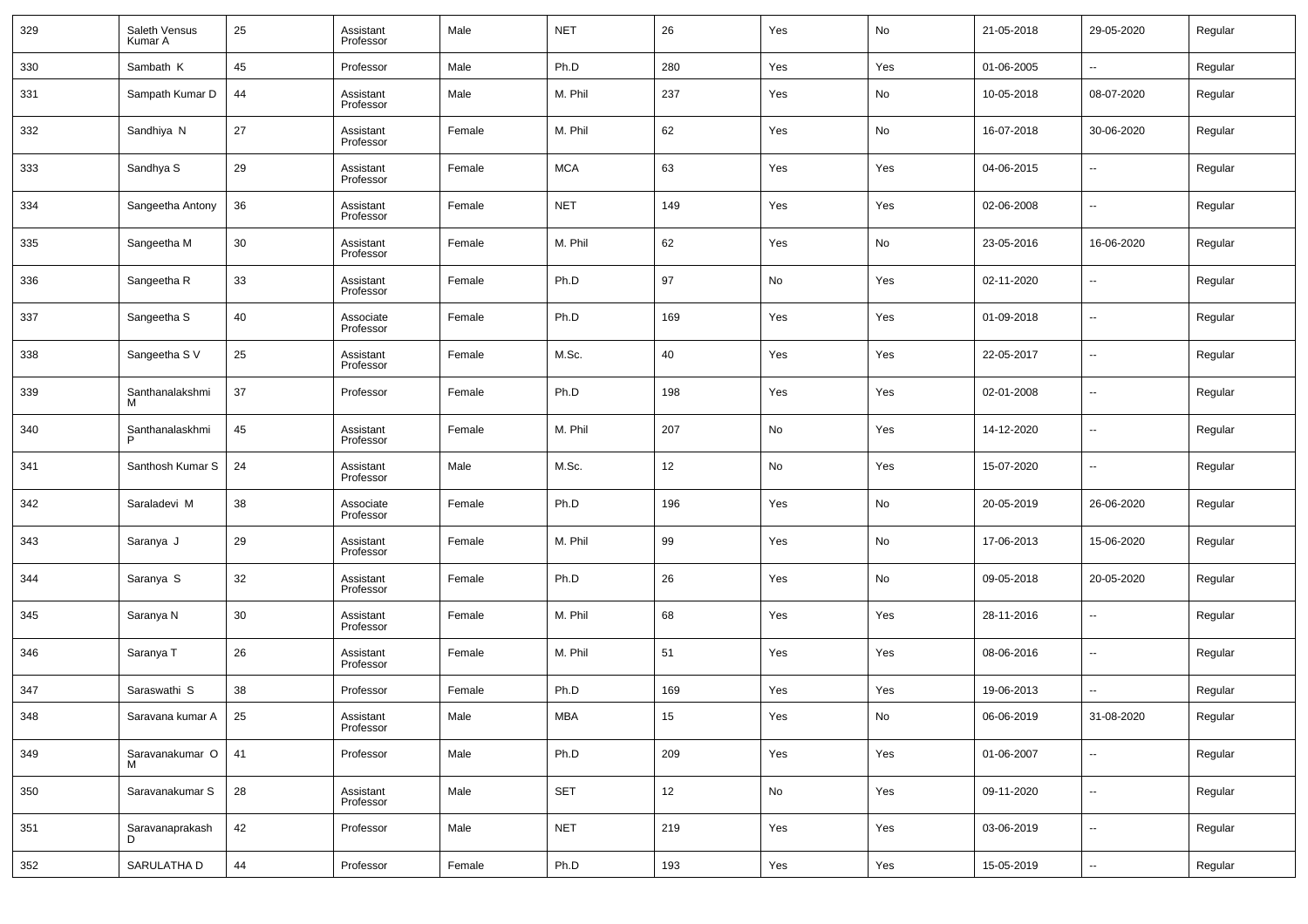| 353 | Sarulatha K                       | 34 | Associate<br>Professor | Female | Ph.D        | 111 | Yes | Yes | 22-06-2016 | $\overline{\phantom{a}}$ | Regular |
|-----|-----------------------------------|----|------------------------|--------|-------------|-----|-----|-----|------------|--------------------------|---------|
| 354 | Sathish Kumar G                   | 35 | Assistant<br>Professor | Male   | MBA         | 156 | Yes | Yes | 01-06-2010 | $\overline{\phantom{a}}$ | Regular |
| 355 | Sathya S                          | 31 | Assistant<br>Professor | Female | M. Phil     | 109 | Yes | Yes | 13-06-2011 | $\overline{\phantom{a}}$ | Regular |
| 356 | Sathya M                          | 31 | Assistant<br>Professor | Female | <b>MCA</b>  | 85  | Yes | Yes | 22-11-2013 | $\overline{\phantom{a}}$ | Regular |
| 357 | Sathya R                          | 38 | Assistant<br>Professor | Female | M. Phil     | 162 | Yes | Yes | 15-06-2016 | $\overline{\phantom{a}}$ | Regular |
| 358 | SATHYAPRIYA S                     | 27 | Assistant<br>Professor | Female | M. Phil     | 45  | Yes | Yes | 28-11-2016 | $\overline{\phantom{a}}$ | Regular |
| 359 | Savitha C                         | 38 | Assistant<br>Professor | Female | M.Sc.       | 160 | Yes | Yes | 11-06-2007 | $\overline{\phantom{a}}$ | Regular |
| 360 | Savitha S                         | 31 | Assistant<br>Professor | Female | MBA         | 110 | Yes | Yes | 23-05-2016 | $\overline{\phantom{a}}$ | Regular |
| 361 | Seema Dev<br>Aksatha D            | 41 | Assistant<br>Professor | Female | M. Phil     | 202 | Yes | No  | 14-05-2011 | 15-06-2020               | Regular |
| 362 | SEETHALAKSHMI                     | 27 | Assistant<br>Professor | Female | M.A         | 38  | Yes | Yes | 15-05-2019 | $\overline{\phantom{a}}$ | Regular |
| 363 | <b>SELVAM M</b>                   | 33 | Assistant<br>Professor | Male   | <b>NET</b>  | 126 | Yes | Yes | 23-05-2017 | $\overline{\phantom{a}}$ | Regular |
| 364 | Selvamani P                       | 39 | Associate<br>Professor | Male   | Ph.D        | 74  | Yes | Yes | 15-05-2019 | $\overline{\phantom{a}}$ | Regular |
| 365 | Sentamilselvi V                   | 31 | Assistant<br>Professor | Female | Ph.D        | 61  | Yes | Yes | 22-05-2017 | $\overline{\phantom{a}}$ | Regular |
| 366 | Senthil Kumar J                   | 41 | Professor              | Male   | Ph.D        | 210 | Yes | Yes | 13-06-2008 | $\overline{\phantom{a}}$ | Regular |
| 367 | <b>SENTHIL</b><br><b>NATHAN B</b> | 37 | Professor              | Male   | Ph.D        | 153 | Yes | Yes | 05-04-2018 | $\overline{\phantom{a}}$ | Regular |
| 368 | Senthilkumar K                    | 41 | Professor              | Male   | Ph.D        | 240 | Yes | No  | 08-06-2011 | 12-06-2020               | Regular |
| 369 | Senthilvadivu S                   | 31 | Assistant<br>Professor | Female | M. Phil     | 98  | Yes | No  | 06-02-2013 | 16-06-2020               | Regular |
| 370 | Shakeela C H                      | 29 | Assistant<br>Professor | Female | <b>SLET</b> | 74  | Yes | Yes | 26-10-2016 | $\overline{\phantom{a}}$ | Regular |
| 371 | Shalinidevi T                     | 28 | Assistant<br>Professor | Female | B.E         | 24  | Yes | Yes | 15-05-2019 | $\overline{\phantom{a}}$ | Regular |
| 372 | Shankar R                         | 37 | Assistant<br>Professor | Male   | M. Phil     | 171 | Yes | Yes | 15-05-2019 | ۰.                       | Regular |
| 373 | Shankar S                         | 34 | Assistant<br>Professor | Male   | Ph.D        | 68  | No  | Yes | 21-01-2021 | $\overline{\phantom{a}}$ | Regular |
| 374 | SHANMUGAPRIY<br>A G               | 38 | Associate<br>Professor | Female | Ph.D        | 116 | Yes | No  | 15-05-2019 | 23-07-2020               | Regular |
| 375 | Shanmugavadivel<br>D              | 33 | Assistant<br>Professor | Male   | M. Phil     | 122 | Yes | No  | 23-05-2018 | 07-07-2020               | Regular |
| 376 | SHARMILA PRIYA<br>S               | 39 | Assistant<br>Professor | Female | <b>NET</b>  | 113 | Yes | Yes | 04-05-2018 | ۰.                       | Regular |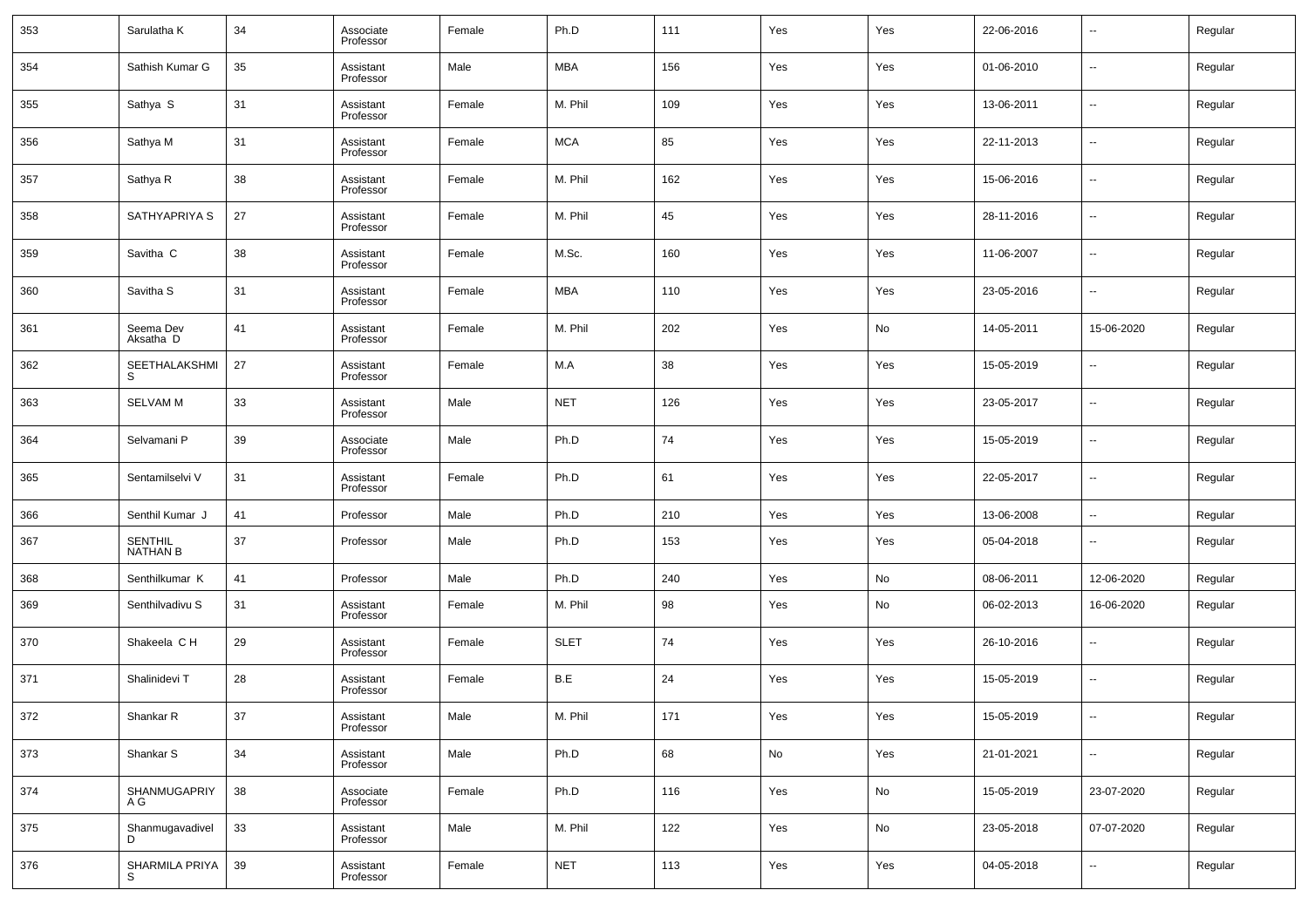| 377 | Sharon Rose S             | 29 | Assistant<br>Professor | Female | M. Phil    | 70  | Yes | Yes | 17-12-2014 | --                       | Regular |
|-----|---------------------------|----|------------------------|--------|------------|-----|-----|-----|------------|--------------------------|---------|
| 378 | Sheela<br>Selvakumari N A | 37 | Associate<br>Professor | Female | Ph.D       | 181 | Yes | Yes | 08-10-2018 | $\overline{\phantom{a}}$ | Regular |
| 379 | Shenbhagavadivu           | 39 | Associate<br>Professor | Female | Ph.D       | 143 | Yes | Yes | 14-11-2018 | $\overline{\phantom{a}}$ | Regular |
| 380 | Shiji R                   | 28 | Assistant<br>Professor | Female | M.COM      | 66  | No  | Yes | 11-08-2020 | --                       | Regular |
| 381 | <b>SHINY LAREN</b>        | 24 | Assistant<br>Professor | Female | M.A        | 16  | Yes | Yes | 15-05-2019 | $\overline{\phantom{a}}$ | Regular |
| 382 | Shobana A                 | 30 | Assistant<br>Professor | Female | <b>MCA</b> | 76  | Yes | Yes | 26-05-2014 | --                       | Regular |
| 383 | Shobana D                 | 40 | Assistant<br>Professor | Female | M. Phil    | 194 | Yes | Yes | 05-01-2005 | --                       | Regular |
| 384 | Shona D                   | 40 | Assistant<br>Professor | Female | M. Phil    | 207 | Yes | No  | 03-06-2013 | 31-12-2020               | Regular |
| 385 | SHYAMALA DEVI<br>R        | 31 | Assistant<br>Professor | Female | Ph.D       | 15  | Yes | Yes | 15-05-2019 | --                       | Regular |
| 386 | Silambarasan P            | 32 | Associate<br>Professor | Male   | Ph.D       | 97  | Yes | Yes | 11-05-2018 | $\overline{\phantom{a}}$ | Regular |
| 387 | Sindhiya B                | 32 | Assistant<br>Professor | Female | M. Phil    | 63  | Yes | Yes | 04-06-2015 | $\overline{\phantom{a}}$ | Regular |
| 388 | Sithara A                 | 31 | Assistant<br>Professor | Female | <b>NET</b> | 108 | Yes | Yes | 01-06-2012 | $\overline{\phantom{a}}$ | Regular |
| 389 | Sivabagyam KR             | 47 | Professor              | Female | Ph.D       | 234 | Yes | Yes | 03-06-2013 | $\overline{\phantom{a}}$ | Regular |
| 390 | Sivakumar N               | 38 | Professor              | Male   | Ph.D       | 171 | Yes | Yes | 15-06-2012 | $\overline{\phantom{a}}$ | Regular |
| 391 | SIVANESHWARA<br>N S       | 31 | Assistant<br>Professor | Male   | Ph.D       | 50  | Yes | Yes | 23-05-2016 | $\overline{\phantom{a}}$ | Regular |
| 392 | SIVARANJANI J             | 24 | Assistant<br>Professor | Female | <b>MCA</b> | 25  | Yes | No  | 27-06-2018 | 25-06-2020               | Regular |
| 393 | Smitha C M                | 24 | Assistant<br>Professor | Female | M.Sc.      | 12  | No  | Yes | 15-07-2020 | $\overline{\phantom{a}}$ | Regular |
| 394 | Smriti A                  | 37 | Associate<br>Professor | Female | Ph.D       | 173 | Yes | No  | 01-06-2006 | 18-05-2020               | Regular |
| 395 | Solomon Paulraj D         | 32 | Associate<br>Professor | Male   | Ph.D       | 109 | Yes | No  | 01-06-2018 | 21-05-2020               | Regular |
| 396 | Sounthararaj A C          | 37 | Associate<br>Professor | Male   | Ph.D       | 184 | Yes | Yes | 01-06-2011 | $\overline{\phantom{a}}$ | Regular |
| 397 | Sowkarthika V             | 33 | Assistant<br>Professor | Female | <b>MBA</b> | 126 | Yes | Yes | 25-05-2016 | $\overline{\phantom{a}}$ | Regular |
| 398 | SOWMINI N                 | 25 | Assistant<br>Professor | Female | M.Sc.      | 39  | Yes | Yes | 22-05-2017 | $\overline{\phantom{a}}$ | Regular |
| 399 | Sowmya K P                | 24 | Assistant<br>Professor | Female | M.COM      | 27  | Yes | Yes | 10-05-2018 | $\overline{\phantom{a}}$ | Regular |
| 400 | Sree Ranjini S            | 36 | Assistant<br>Professor | Female | M. Phil    | 134 | Yes | Yes | 28-11-2016 | $\overline{\phantom{a}}$ | Regular |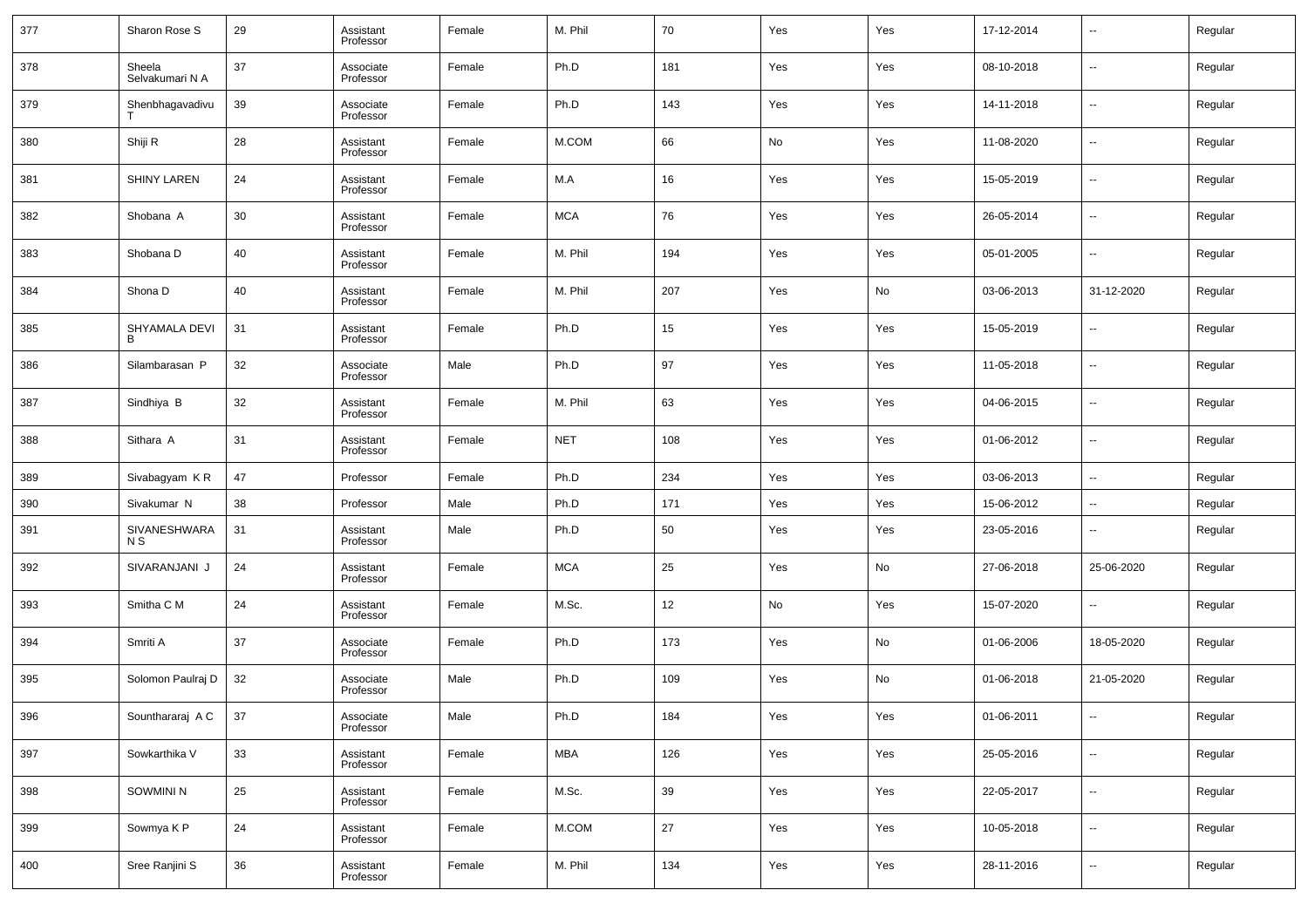| 401 | Sreedevi         | 30 | Assistant<br>Professor | Female | M.COM      | 86     | Yes | Yes | 23-05-2016 | --                       | Regular |
|-----|------------------|----|------------------------|--------|------------|--------|-----|-----|------------|--------------------------|---------|
| 402 | Sreenidhi T S    | 22 | Assistant<br>Professor | Female | M.COM      | 6      | No  | Yes | 03-11-2020 | $\overline{\phantom{a}}$ | Regular |
| 403 | Sri Durga Devi R | 37 | Assistant<br>Professor | Female | Ph.D       | 173    | Yes | Yes | 01-06-2006 | $\overline{\phantom{a}}$ | Regular |
| 404 | Srinivasan J     | 44 | Assistant<br>Professor | Male   | M.Sc.      | 170    | Yes | Yes | 18-06-2008 | $\overline{\phantom{a}}$ | Regular |
| 405 | Srinivasan J     | 27 | Assistant<br>Professor | Male   | Ph.D       | 50     | Yes | No  | 22-05-2017 | 20-06-2020               | Regular |
| 406 | Sruthi B         | 26 | Assistant<br>Professor | Female | M.Sc.      | 51     | Yes | Yes | 24-06-2016 | --                       | Regular |
| 407 | Sruthi K S       | 30 | Assistant<br>Professor | Female | M. Phil    | 98     | No  | Yes | 28-12-2020 | $\overline{\phantom{a}}$ | Regular |
| 408 | Subbaiah S       | 46 | Professor              | Male   | Ph.D       | 222    | Yes | Yes | 04-06-2018 | $\overline{\phantom{a}}$ | Regular |
| 409 | Subha S          | 44 | Professor              | Female | Ph.D       | 278    | Yes | Yes | 10-12-2012 | $\overline{\phantom{a}}$ | Regular |
| 410 | Subha C          | 40 | Assistant<br>Professor | Female | M. Phil    | 171    | Yes | Yes | 09-07-2007 | $\sim$                   | Regular |
| 411 | Subha Indhu S    | 33 | Assistant<br>Professor | Female | <b>MCA</b> | 118    | Yes | Yes | 27-07-2010 | $\overline{\phantom{a}}$ | Regular |
| 412 | Subha Sree R     | 26 | Assistant<br>Professor | Female | M. Phil    | 50     | Yes | No  | 07-05-2018 | 24-06-2020               | Regular |
| 413 | Subhashini S     | 40 | Associate<br>Professor | Female | <b>NET</b> | 159    | Yes | Yes | 05-06-2014 | $\sim$                   | Regular |
| 414 | Subhashri K      | 26 | Assistant<br>Professor | Female | M.Sc.      | 44     | Yes | Yes | 29-11-2016 | $\overline{\phantom{a}}$ | Regular |
| 415 | Subramaniyan V   | 37 | Assistant<br>Professor | Male   | M. Phil    | 155    | Yes | Yes | 12-06-2009 | $\overline{\phantom{a}}$ | Regular |
| 416 | Suchitra B       | 36 | Assistant<br>Professor | Female | M. Phil    | 164    | Yes | Yes | 01-04-2010 | $\overline{\phantom{a}}$ | Regular |
| 417 | Sudha K M        | 39 | Associate<br>Professor | Female | Ph.D       | 168    | Yes | Yes | 22-05-2017 | $\overline{\phantom{a}}$ | Regular |
| 418 | Sudha P          | 27 | Assistant<br>Professor | Female | M. Phil    | 48     | Yes | No  | 09-05-2018 | 24-06-2020               | Regular |
| 419 | Sudha R          | 33 | Assistant<br>Professor | Female | <b>NET</b> | 119    | Yes | Yes | 19-01-2011 | $\overline{\phantom{a}}$ | Regular |
| 420 | Sudheesh S       | 32 | Assistant<br>Professor | Male   | M. Phil    | 108    | Yes | Yes | 12-09-2011 | $\overline{\phantom{a}}$ | Regular |
| 421 | Suganya R        | 36 | Assistant<br>Professor | Female | M.Sc.      | 75     | Yes | Yes | 26-05-2014 | $\overline{\phantom{a}}$ | Regular |
| 422 | Suganyadevi S    | 32 | Assistant<br>Professor | Female | M. Phil    | 87     | Yes | Yes | 08-05-2018 | $\overline{\phantom{a}}$ | Regular |
| 423 | Sujetthra A      | 30 | Assistant<br>Professor | Female | M.COM      | 109    | Yes | Yes | 08-06-2011 | $\overline{\phantom{a}}$ | Regular |
| 424 | Sujitha S        | 25 | Assistant<br>Professor | Female | <b>NET</b> | $38\,$ | Yes | Yes | 19-07-2017 | $\overline{\phantom{a}}$ | Regular |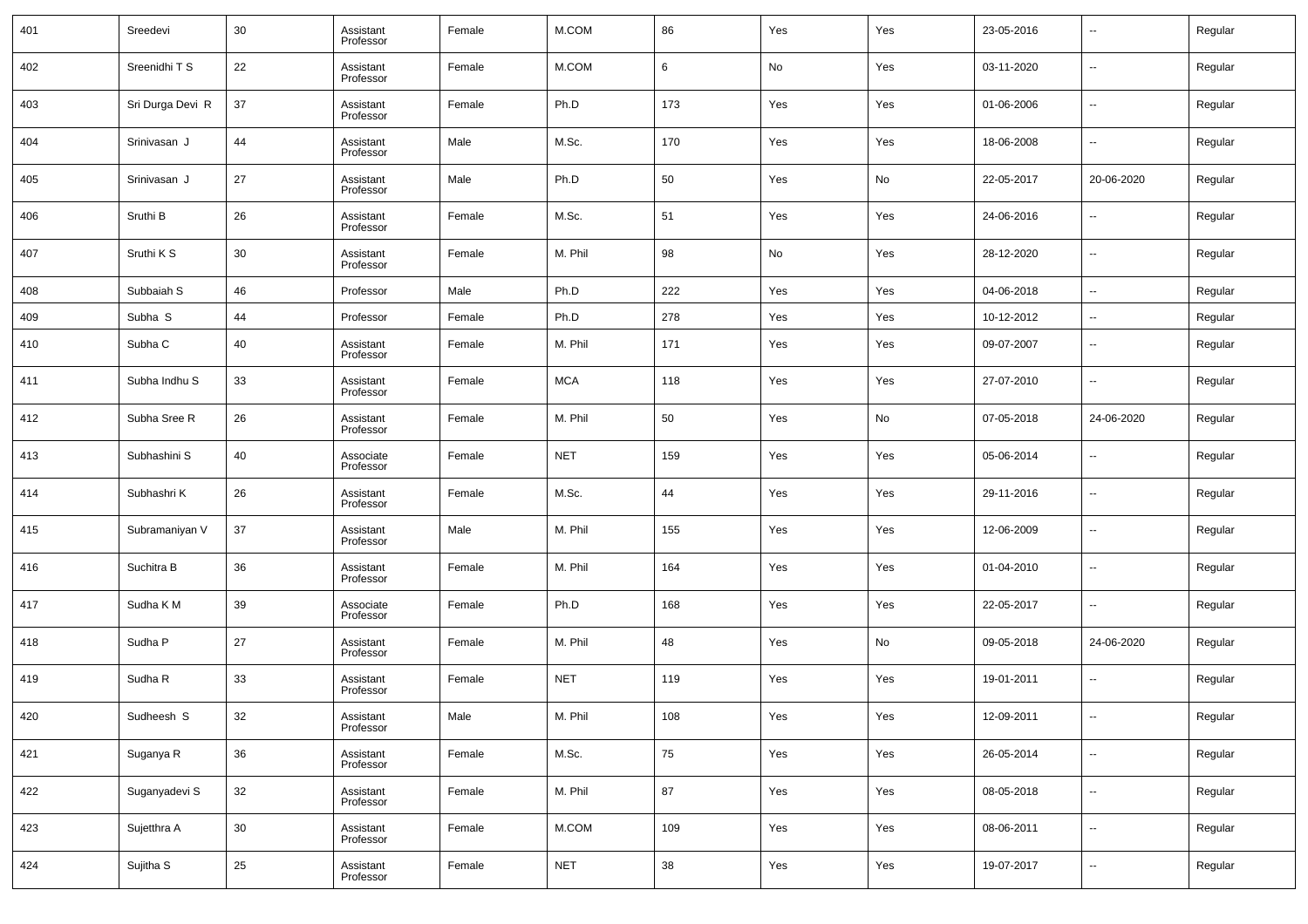| 425 | SUJITHRA G R                    | 25 | Assistant<br>Professor | Female | M.A        | 14     | Yes | Yes | 15-05-2019 | $\overline{\phantom{a}}$ | Regular |
|-----|---------------------------------|----|------------------------|--------|------------|--------|-----|-----|------------|--------------------------|---------|
| 426 | Sukanya A                       | 35 | Assistant<br>Professor | Female | Ph.D       | 53     | No  | Yes | 28-10-2020 | $\overline{\phantom{a}}$ | Regular |
| 427 | Sumalatha G                     | 40 | Assistant<br>Professor | Female | M. Phil    | 193    | Yes | Yes | 26-06-2007 | $\overline{\phantom{a}}$ | Regular |
| 428 | SUMITHA J                       | 25 | Assistant<br>Professor | Female | M.Sc.      | 26     | Yes | Yes | 10-05-2018 | $\overline{\phantom{a}}$ | Regular |
| 429 | Sundararaman K                  | 68 | Professor              | Male   | Ph.D       | 576    | Yes | Yes | 01-06-2005 | $\sim$                   | Regular |
| 430 | Sunitha <sub>C</sub>            | 47 | Professor              | Female | Ph.D       | 305    | Yes | Yes | 01-06-2006 | $\overline{\phantom{a}}$ | Regular |
| 431 | Suresh B                        | 43 | Professor              | Male   | Ph.D       | 194    | Yes | Yes | 02-06-2018 | $\overline{\phantom{a}}$ | Regular |
| 432 | SURESH <sub>S</sub>             | 36 | Associate<br>Professor | Male   | <b>SET</b> | 163    | Yes | Yes | 03-05-2018 | $\overline{\phantom{a}}$ | Regular |
| 433 | <b>SURIYAM</b>                  | 32 | Assistant<br>Professor | Female | M. Phil    | 109    | Yes | No  | 07-05-2018 | 26-06-2020               | Regular |
| 434 | <b>SURYA PRABHA</b><br>R        | 32 | Assistant<br>Professor | Female | M. Phil    | 51     | Yes | Yes | 10-05-2018 | $\sim$                   | Regular |
| 435 | <b>SUTHAK</b>                   | 28 | Assistant<br>Professor | Female | M.Sc.      | 57     | Yes | Yes | 10-05-2018 | $\overline{\phantom{a}}$ | Regular |
| 436 | Suvarna S                       | 39 | Associate<br>Professor | Female | <b>NET</b> | 171    | Yes | Yes | 07-05-2018 | $\overline{\phantom{a}}$ | Regular |
| 437 | Svetha G                        | 23 | Assistant<br>Professor | Female | <b>NET</b> | 9      | No  | Yes | 16-11-2020 | $\sim$                   | Regular |
| 438 | Swapna M                        | 37 | Assistant<br>Professor | Female | M. Phil    | 156    | Yes | Yes | 15-05-2019 | $\overline{\phantom{a}}$ | Regular |
| 439 | <b>SWAPNA</b><br><b>NAMBIAR</b> | 28 | Assistant<br>Professor | Female | M.COM      | 50     | Yes | Yes | 23-05-2016 | $\overline{\phantom{a}}$ | Regular |
| 440 | Swarnalatha S                   | 45 | Professor              | Female | Ph.D       | 193    | Yes | Yes | 04-07-2005 | $\overline{\phantom{a}}$ | Regular |
| 441 | T Ananthi                       | 33 | Assistant<br>Professor | Female | Ph.D       | 115    | No  | Yes | 10-01-2020 | $\overline{\phantom{a}}$ | Regular |
| 442 | Thahira Banu V                  | 38 | Assistant<br>Professor | Female | <b>NET</b> | 132    | Yes | Yes | 18-06-2018 | $\overline{\phantom{a}}$ | Regular |
| 443 | THARANI C                       | 27 | Assistant<br>Professor | Female | M.COM      | 39     | Yes | Yes | 15-05-2019 | $\overline{\phantom{a}}$ | Regular |
| 444 | Thennammai S                    | 24 | Assistant<br>Professor | Female | M.Sc.      | 28     | Yes | Yes | 08-03-2018 | $\overline{\phantom{a}}$ | Regular |
| 445 | Thiyaneswaran C                 | 39 | Professor              | Male   | Ph.D       | 192    | Yes | Yes | 15-05-2019 | ۰.                       | Regular |
| 446 | Umamaheswari S<br>R             | 40 | Assistant<br>Professor | Female | M. Phil    | 172    | Yes | Yes | 01-06-2006 | ۰.                       | Regular |
| 447 | Umamaheswari K                  | 37 | Assistant<br>Professor | Female | M. Phil    | 147    | Yes | Yes | 15-07-2009 | ۰.                       | Regular |
| 448 | Usha devi R                     | 39 | Associate<br>Professor | Female | Ph.D       | 110    | Yes | Yes | 22-05-2019 | $\overline{\phantom{a}}$ | Regular |
| 449 | Usha M                          | 25 | Assistant<br>Professor | Female | M.A        | $39\,$ | Yes | Yes | 11-05-2018 | ۰.                       | Regular |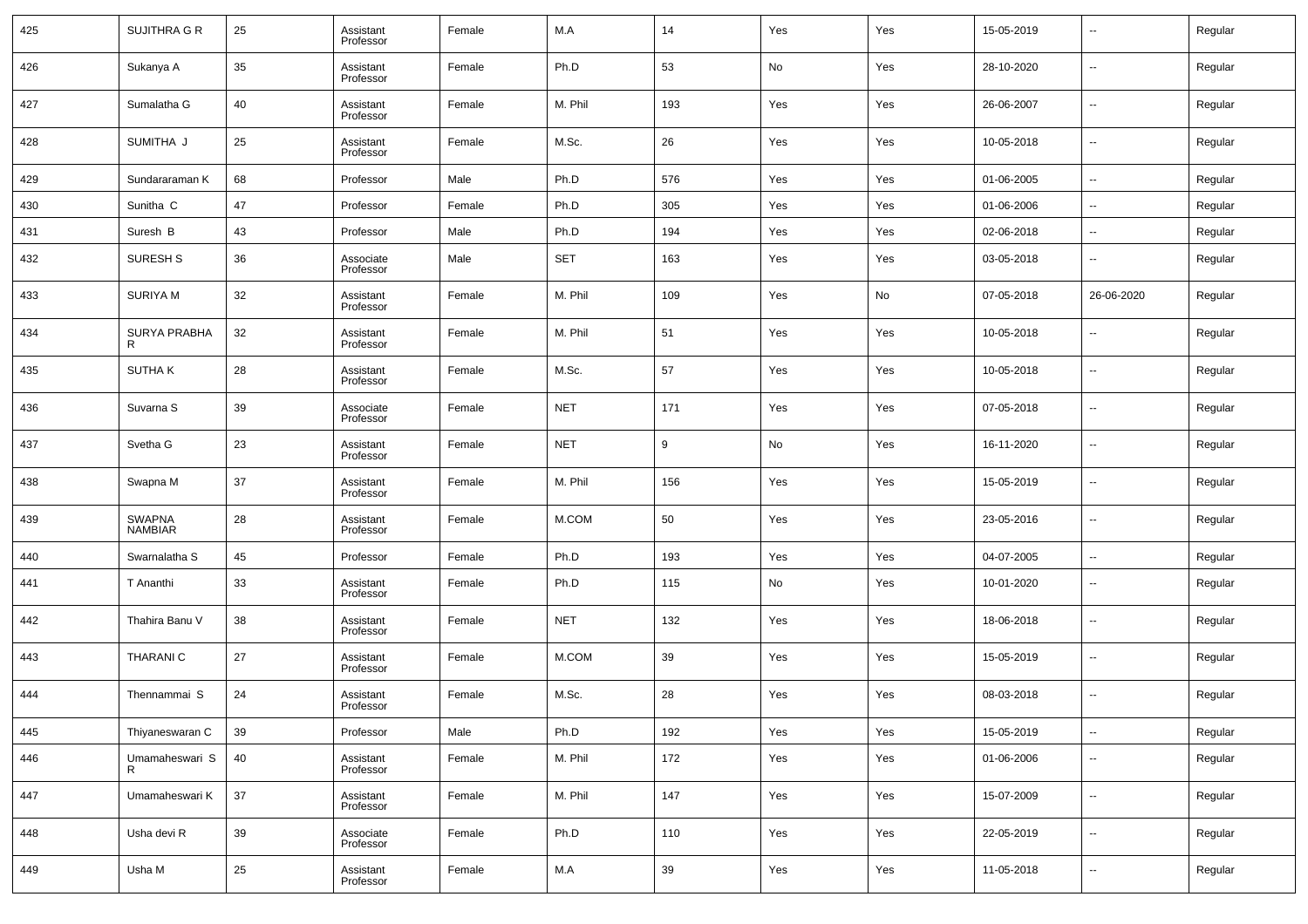| 450 | Vaishnavi S                        | 27 | Assistant<br>Professor | Female | M.COM       | 36  | Yes | No  | 09-05-2018 | 29-05-2020               | Regular |
|-----|------------------------------------|----|------------------------|--------|-------------|-----|-----|-----|------------|--------------------------|---------|
| 451 | Valarmathi V                       | 33 | Assistant<br>Professor | Female | <b>SLET</b> | 122 | Yes | Yes | 13-07-2010 | $\overline{\phantom{a}}$ | Regular |
| 452 | Vanaja K                           | 46 | Associate<br>Professor | Female | Ph.D        | 182 | No  | Yes | 28-10-2020 | $\overline{\phantom{a}}$ | Regular |
| 453 | Vanithamani P                      | 28 | Assistant<br>Professor | Female | M. Phil     | 64  | Yes | No  | 25-05-2015 | 08-07-2020               | Regular |
| 454 | Vasanth Nirmal<br>Bosco J          | 38 | Professor              | Male   | M. Phil     | 197 | Yes | Yes | 01-06-2007 | $\overline{\phantom{a}}$ | Regular |
| 455 | Vasanthi A                         | 44 | Assistant<br>Professor | Female | M. Phil     | 138 | Yes | Yes | 11-05-2018 | $\overline{\phantom{a}}$ | Regular |
| 456 | Vasumathi S                        | 23 | Assistant<br>Professor | Female | <b>NET</b>  | 18  | No  | Yes | 04-01-2021 | $\overline{\phantom{a}}$ | Regular |
| 457 | Veeramanikandas<br>amy T           | 42 | Associate<br>Professor | Male   | Ph.D        | 182 | Yes | Yes | 02-06-2008 | $\overline{\phantom{a}}$ | Regular |
| 458 | <b>VEMBUT</b>                      | 33 | Assistant<br>Professor | Female | M. Phil     | 122 | Yes | Yes | 28-05-2019 | $\overline{\phantom{a}}$ | Regular |
| 459 | <b>VENKATESH G</b>                 | 34 | Assistant<br>Professor | Male   | <b>MFT</b>  | 63  | Yes | Yes | 13-07-2019 | $\sim$                   | Regular |
| 460 | <b>VENUGOPAL A</b>                 | 38 | Assistant<br>Professor | Male   | M. Phil     | 211 | Yes | Yes | 07-05-2018 | $\overline{\phantom{a}}$ | Regular |
| 461 | Venugopal R                        | 33 | Assistant<br>Professor | Male   | M. Phil     | 48  | No  | Yes | 29-10-2020 | $\overline{\phantom{a}}$ | Regular |
| 462 | <b>VETRIVEL S</b>                  | 36 | Assistant<br>Professor | Male   | M. Phil     | 156 | Yes | Yes | 02-05-2018 | $\sim$                   | Regular |
| 463 | Vidhyashree R                      | 24 | Assistant<br>Professor | Female | M.Sc.       | 28  | Yes | Yes | 18-06-2018 | $\overline{\phantom{a}}$ | Regular |
| 464 | Vidya M                            | 37 | Associate<br>Professor | Female | Ph.D        | 84  | Yes | Yes | 15-05-2019 | $\overline{\phantom{a}}$ | Regular |
| 465 | <b>VIDYA NARAYANI</b>              | 30 | Assistant<br>Professor | Female | <b>MCA</b>  | 50  | Yes | No  | 23-05-2016 | 16-06-2020               | Regular |
| 466 | Vignesh B                          | 24 | Assistant<br>Professor | Male   | M.COM       | 15  | Yes | No  | 15-05-2019 | 29-05-2020               | Regular |
| 467 | Vignesh kumar C                    | 39 | Associate<br>Professor | Male   | Ph.D        | 156 | Yes | No  | 15-07-2019 | 25-06-2020               | Regular |
| 468 | <b>VIGNESH</b><br>RAMAMOORTHY<br>V | 32 | Assistant<br>Professor | Male   | Ph.D        | 126 | Yes | Yes | 15-05-2019 | $\sim$                   | Regular |
| 469 | VIGNESHKUMAR                       | 26 | Assistant<br>Professor | Male   | M.Sc.       | 50  | Yes | Yes | 23-05-2016 | $\overline{\phantom{a}}$ | Regular |
| 470 | Vijayakumar M                      | 40 | Associate<br>Professor | Male   | Ph.D        | 216 | Yes | Yes | 15-05-2019 | ۰.                       | Regular |
| 471 | Vijayalakshmi P                    | 39 | Professor              | Female | Ph.D        | 193 | Yes | Yes | 10-06-2009 | ۰.                       | Regular |
| 472 | Vijayasamundesw<br>ari Ŕ           | 49 | Professor              | Female | Ph.D        | 255 | Yes | Yes | 22-06-2000 | $\overline{\phantom{a}}$ | Regular |
| 473 | Vijimol J                          | 37 | Professor              | Female | Ph.D        | 197 | Yes | Yes | 29-12-2009 | $\overline{\phantom{a}}$ | Regular |